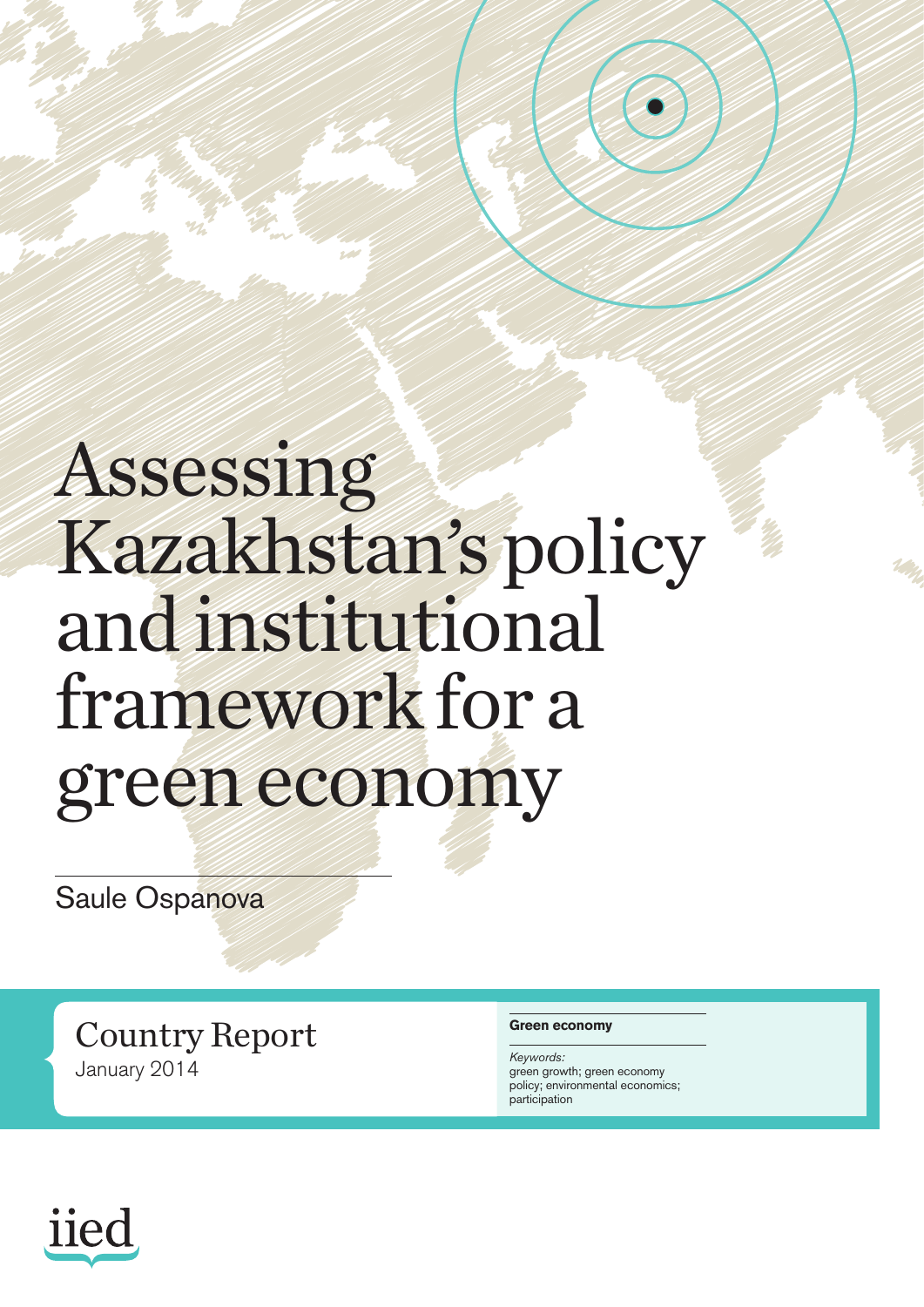#### About the author

Saule Ospanova is an independent researcher working closely with IIED, the World Bank, UN and other institutions on sustainability and accountability initiatives in the extractive sector, as well as development of energy, water and climate change policies. Her doctorate studies at the University of Michigan-Ann Arbor focused on resource governance and environmental justice. Saule has over fourteen years of experience contributing to a number of multi-stakeholder initiatives, managing and implementing development projects in different parts of the world (including Kazakhstan/Central Asia, post-Soviet states, China, South Africa, Egypt and Panama). Currently, she is involved in green economy assessment and finance strategies, climate vulnerability analysis and sustainable energy projects. E-mail: ospanovs@hotmail.com

#### Acknowledgements

We are grateful to the Ministry of Environment and Water Resources, Ministry of Industry and New Technologies, UNDP-Kazakhstan, the Global Green Growth Institute (GGGI), the Organization for Security and Cooperation in Europe-Kazakhstan (OSCE-Kazakhstan) for valuable discussions at different stages in the development of the Concept on Kazakhstan's transition to green economy.

This paper benefitted from the invaluable input and support of Steve Bass (Head, Sustainable Markets Group/IIED), and comments from Emma Wilson (Energy Team Leader/IIED) and Linda Siegele (international expert, climate change).

This research was funded by UK aid from the UK Government. However, the views expressed belong to the authors and do not necessarily reflect the views of the UK Government.

#### Produced by IIED's Sustainable Markets Group

The Sustainable Markets Group drives IIED's efforts to ensure that markets contribute to positive social, environmental and economic outcomes. The group brings together IIED's work on market governance, business models, market failure, consumption, investment and the economics of climate change.

Published by IIED, January 2014

Ospanova, S., 2014. Assessing Kazakhstan's policy and institutional framework for a green economy. IIED Country Report. IIED, London.

http://pubs.iied.org/16559IIED

ISBN 978-1-84369-997-2

Printed on recycled paper with vegetable-based inks.

International Institute for Environment and Development 80-86 Gray's Inn Road, London WC1X 8NH, UK Tel: +44 (0) 20 3463 7399 Fax: +44 (0)20 3514 9055 email: info@iied.org www.iied.org

 $\blacktriangleright$  @iied

**n** www.facebook.com/theIIED

Download more publications at www.iied.org/pubs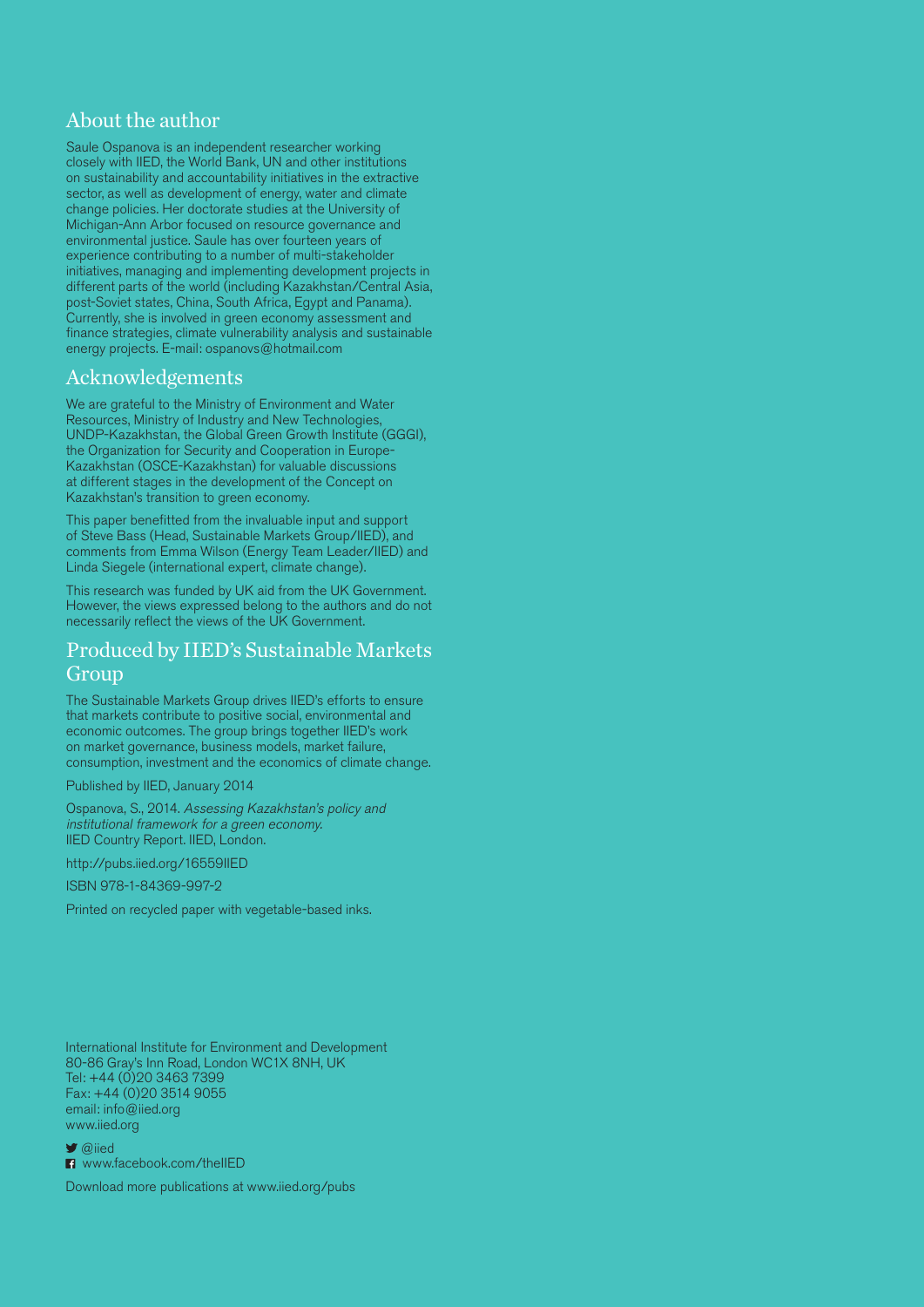Kazakhstan has taken a lead among Central Asian countries in mapping a path towards a green economy. While environmental degradation has often been discussed, only recently have environmental concerns begun to be addressed within the mainstream economy. In 2011 the Kazakhstan government asked IIED to help define its approach to 'greening' the economy. Focused initially on the Green Bridge Partnership Programme of investments, in a positive step the Kazakhstan government adopted its own *Green Economy Concept,* which provides the overall policy context. This report analyses progress to date and makes ten recommendations on the enabling conditions needed for Kazakhstan to achieve a substantial transition to a green economy.

#### **Contents**

| <b>Summary</b>                                                                                                                                          | 4              | Governmen                                 |
|---------------------------------------------------------------------------------------------------------------------------------------------------------|----------------|-------------------------------------------|
| 1 Introduction and overview                                                                                                                             | 5              | Pro-GE legi<br>Business m                 |
| 2 Green economy opportunities and drivers                                                                                                               | 7              | and equity o<br>Civil society             |
| How is the country's economy linked to the<br>environment?<br>How are poverty and wealth creation in the country                                        | 8              | 4 A closer I<br>mainstrean                |
| linked to the environment?                                                                                                                              | 8              | Multi-stakeh                              |
| What steps have been/are being taken to promote<br>green economy? Who and what are the drivers of<br>greener, more inclusive approaches to the national |                | Strategic er<br>Public expe<br>Accounting |
| economy?                                                                                                                                                | 10             | processes a                               |
| 3 Enabling conditions for green economy                                                                                                                 |                | 5 A closer I                              |
| <b>GE</b> awareness                                                                                                                                     | 13             | and instrun                               |
| <b>GE</b> opportunities<br>GE technology<br>Political economy                                                                                           | 13<br>15<br>15 | <b>6 Conclusio</b><br>the nationa         |
| Foreign policy<br>Investment in GE                                                                                                                      | 17<br>18       | <b>References</b>                         |

| 4              | Government expenditure                                 | 18 |
|----------------|--------------------------------------------------------|----|
|                | Pro-GE legislation                                     | 19 |
| $\overline{5}$ | Business models that fully integrate sustainability    |    |
|                | and equity concerns                                    | 19 |
| $\overline{ }$ | Civil society actors                                   | 21 |
| 3              | 4 A closer look at core green economy                  |    |
|                | mainstreaming mechanisms                               | 22 |
| 3              | Multi-stakeholder debate, planning and review forum 23 |    |
|                | Strategic environmental and social assessment          | 23 |
|                | Public expenditure review                              | 23 |
|                | Accounting for development: green accounting           |    |
| C              | processes and alternative development measures         | 94 |
| $\overline{a}$ | 5 A closer look at core green economy policies         |    |
| 3              | and instruments                                        | 25 |
| 3              |                                                        |    |
| 5              | 6 Conclusions Kazakhstan's path to 'greening'          |    |
| 5              | the national economy                                   | 28 |
| 7              | <b>References</b>                                      | 31 |
| 3              |                                                        |    |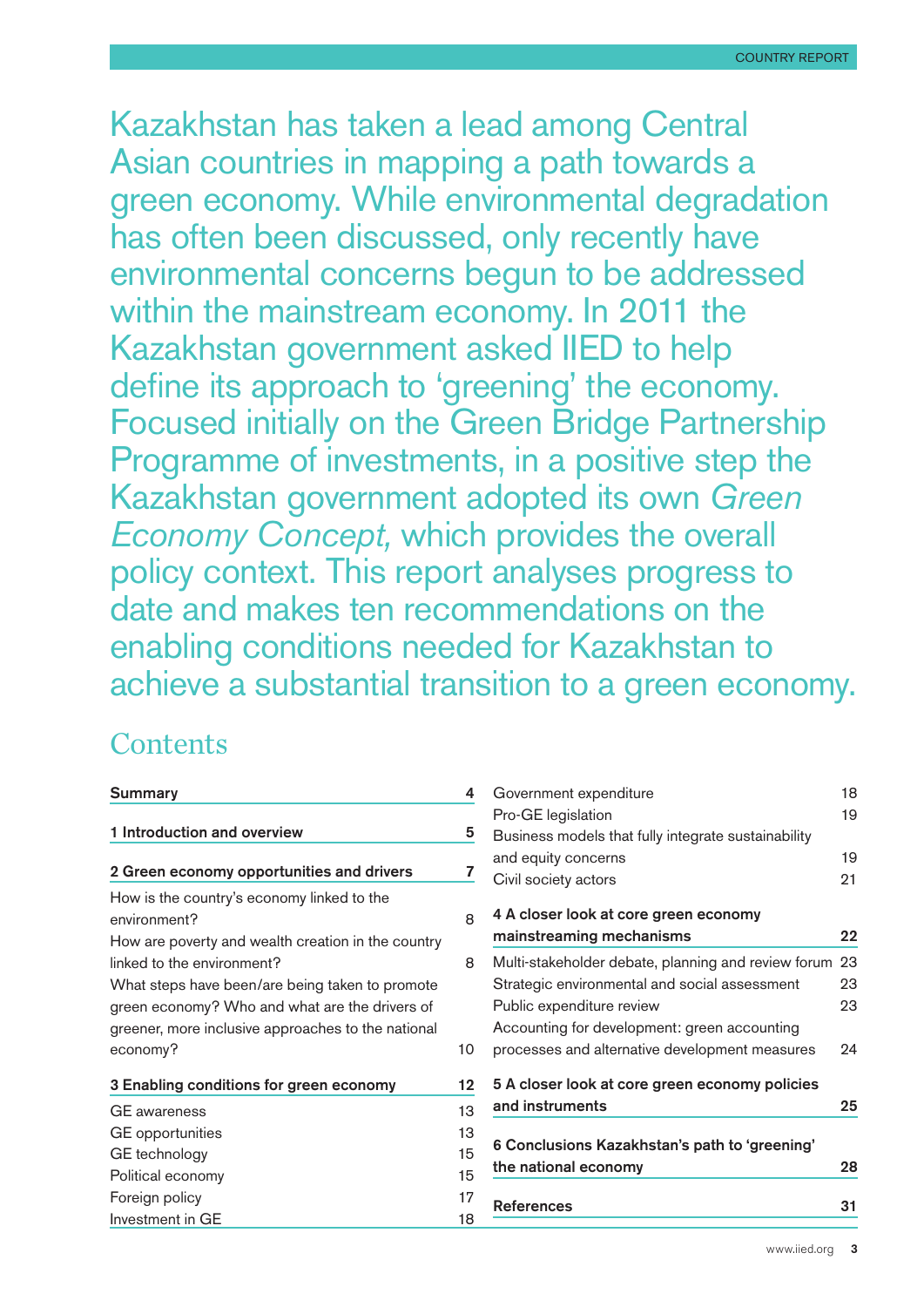# <span id="page-3-0"></span>Summary

Kazakhstan has taken a lead among Central Asian countries in mapping a path towards a green economy. In 2011 the government asked IIED to help explore how to achieve economic growth through better use of natural resources within ecological limits, and especially how to ensure the success of its proposed Green Bridge Partnership Programme.

IIED began by running a national stakeholder dialogue process, opening up debate among government, industry and civil society representatives. This identified the building blocks that already exist in Kazakhstan upon which a wide-scale shift to green economy could be made: pinpointing existing green activities, key actors, and policies – as well as barriers that entrench the 'brown' economy. The workshop emphasised the importance of revising overall enabling conditions: not only could this make the most of the proposed Green Bridge investments, it could also encourage a systemwide shift away from 'brown' to 'green' economic activity. In a positive step this year, the Kazakhstan government adopted the *Green Economy Concept*. The challenge now is to implement that Concept. This country report provides an analysis of progress to date and makes ten recommendations so as to achieve an inclusive transition to a green economy, mobilising domestic resources, attracting relevant international support to Kazakhstan – and crucially ensuring that the transition benefits the majority of the population.

#### The ten recommendations are

- *• Implementation of the new GE policy 'Concept' would benefit from a clear focus* for example on renewable energy sources (RES), energy efficiency, water governance, and waste management.
- *• The viability of the proposed investment mechanisms will need to be carefully assessed*, with special attention to being accessible to a wide variety of economic actors and not just the largest technology and infrastructure players.
- *• A coherent set of mainstreaming measures should be considered, such as* a multi-stakeholder forum for a green economy, green screening of public expenditure, green accounting, and environmental fiscal reform.
- *• An inter-agency green economy coordinating body is required* with a sufficient regulatory mandate, for example a State Commission or a Council under the President (the Sustainable Development Council offers lessons, and could be a basis for this).
- *• Special attention and resources need to be allocated to increasing institutional capacities and governance*, notably for accountability and effective public oversight and state monitoring of programme implementation.
- *• Environmental fiscal reform is needed* to shift incentives from 'brown' to green economic activities, and towards inclusive approaches; this will require specialised inter-agency expertise.
- *• Subsidies and other incentives will need a thorough review*, notably in oil and gas, mining and agriculture – addressing social impacts as well as environmental, and integrating necessary social protection mechanisms and green re-investment.
- *• Ensure public finance accountability and oversight over new environmental programmes* for example by integrating Extractive Industries Transparency Initiative (EITI) approaches into a wider range of economic activity
- *• Industry engagement and dialogue* requires a step-bystep approach and needs to be strategic; with many vested interests, a strong business case needs to be developed in support of the Concept.
- A targeted communication strategy needs to focus on achieving necessary policy breakthroughs in the short- to mid-term. This would aim at attracting a good investment climate for renewables, energy efficiency, water and waste management.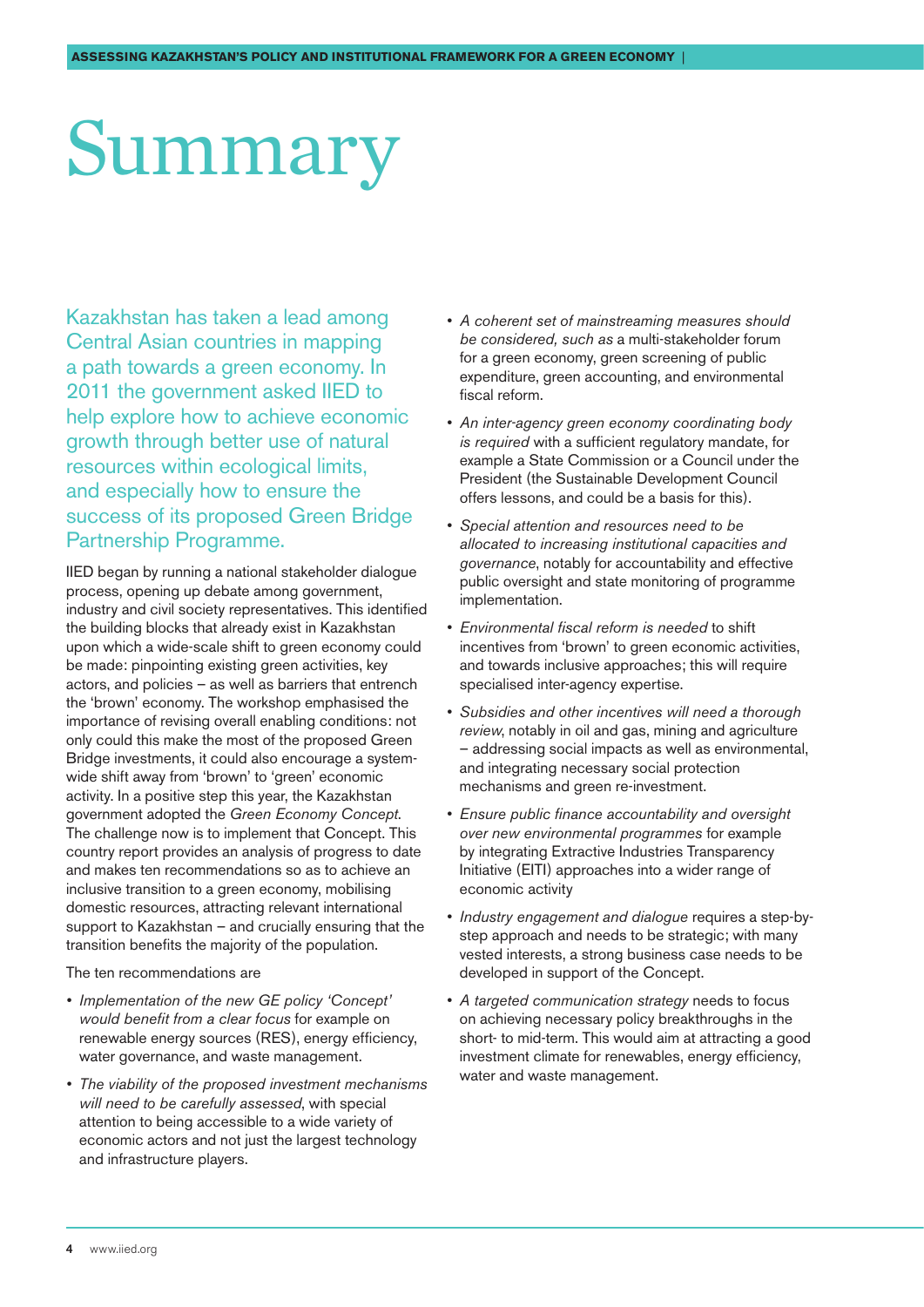## <span id="page-4-0"></span>Introduction and overview



www.iied.org 5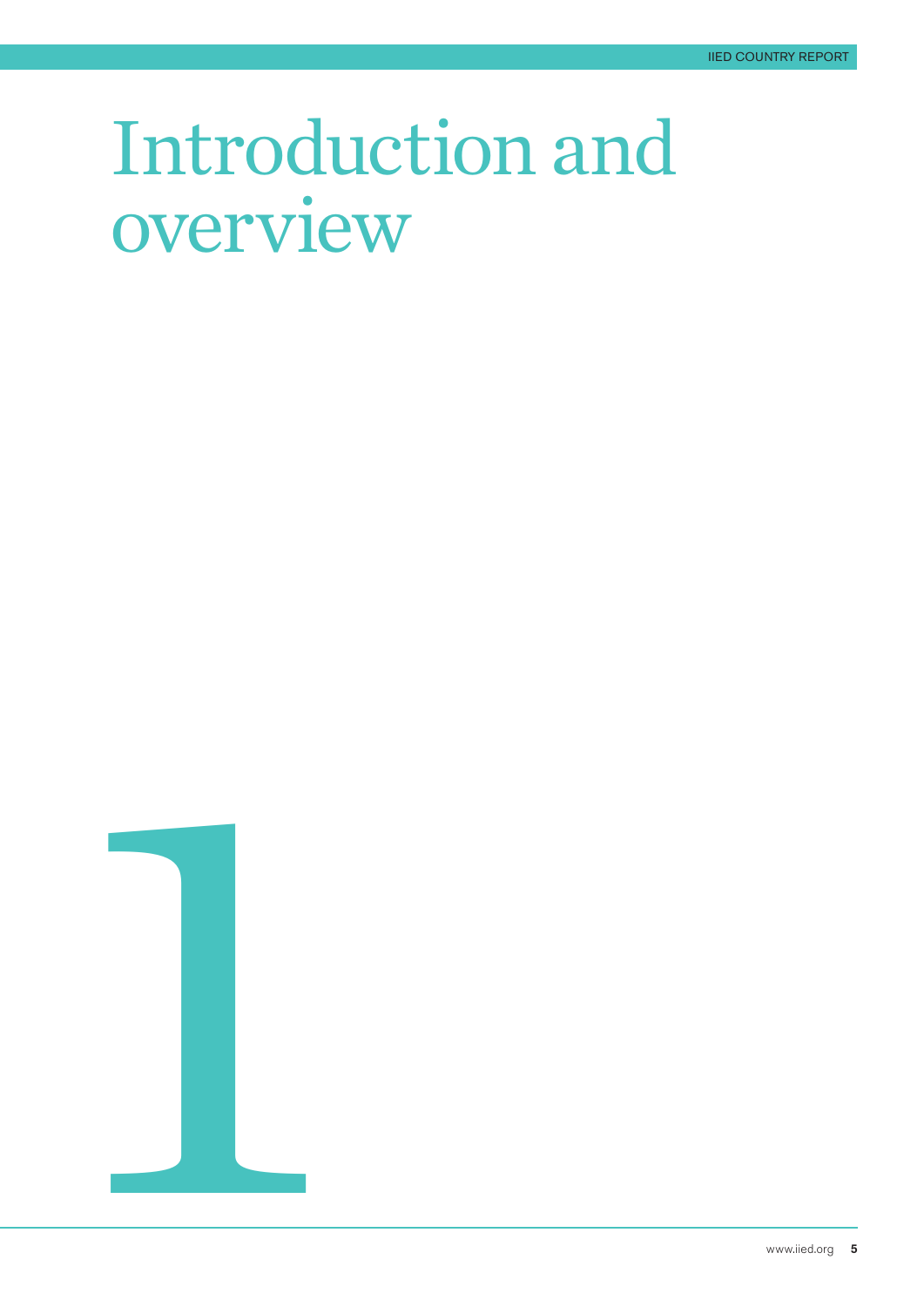The Republic of Kazakhstan has stood out as a leader in Central Asia in laying out paths towards a green economy, beginning with its brokering the Green Bridge Partnership Programme between Asian and European countries. Kazakhstan has also been selected to host one of the major international exhibitions, EXPO-2017, which is themed 'Future Energy'. The notion of an oil-producing country showing the way towards low-carbon, natural resource-conserving and inclusive economic growth is one that has attracted the attention of the International Institute for Environment and Development (IIED). IIED has been pleased to play a small part in helping the Kazakhstan Government to bring together the diverse green economy ideas, initiatives and stakeholders in the country, so that the policy and institutional foundations for a shift from 'brown' to 'green' economic activity are robust, and the various players are heading in similar directions.

In August 2011, IIED was invited by the Ministry of Environment and Water Resources (MEWR, formerly MEP1 ) to recommend how best to prepare the Green Bridge Partnership Programme for the country. Given the Green Bridge's emphasis on major low-carbon infrastructure investments, IIED recommended exploring the enabling environment for these large investments – and in addition for inclusive greening across the economy, involving big and small players alike.

In partnership with the Ministry and the OSCE Astana Office, IIED co-organised the Astana Green Economy Dialogue in November 2011. This brought together stakeholders from government, industry and civil society to discuss the notion of green economy, what 'glimpses' of green economic activity already existed in Kazakhstan, what an economy-wide approach might mean in an oil-producing country, and how it can be applied. The materials from that workshop can be accessed at: [http://www.iied.org/sustainable-markets/](http://www.iied.org/sustainable-markets/key-issues/energy/caspian-energy-initiative/) [key-issues/energy/caspian-energy-initiative/](http://www.iied.org/sustainable-markets/key-issues/energy/caspian-energy-initiative/).

The Workshop revealed the increasing number of international initiatives, each with slightly different approaches and strengths. For example, UNDP in Kazakhstan has been supporting many initiatives by the MEWR in low-carbon development and sustainable environmental management over many years. UN agencies, the World Bank, EBRD, EU/EC and other international donors have been contributing to sustainable development efforts as well, assisting MEWR and other ministries. All these bodies are now revising their policies and operations in relation to green economy. Four UN agencies have joined to form the UN Partnership for Action on a Green Economy.

Beginning in 2011, the South Korea-based Global Green Growth Institute (GGGI), with EBRD support, led the development of the Kazakhstan National Green Growth Plan (KNGGP, 2012). The GGGI analytical framework for 'green growth' hinges on the changing prices of commodities, their association with climate change and environmental degradation, and the productivity opportunities that could arise from greater resource efficiency. This approach focuses on the most financially rewarding opportunities for greenhouse gas abatement, and as such raised the game in terms of attracting mainstream interest in Kazakhstan. However, social dimensions such as welfare and poverty alleviation are not integrated; they are assumed to be delivered through trickle-down effects.<sup>2</sup>

At the global scale, these diverse notions of green economy, green growth and associated frameworks can encourage innovation. But they can also exacerbate confusion, leading to strategically different objectives and implementation paths, as well as potential clashes between national and introduced instruments.

One conclusion of the workshop was that it is critical to enable stakeholders to understand conceptual distinctions, and to make choices relevant to the realities of Kazakhstan in the short- to long term.

A second was the need to conduct an independent assessment of the wide range of analyses and prognoses concerning green economy or green growth in Kazakhstan, with an emphasis on diagnosing how far the policy and institutional climate would be conducive. This is the focus of the current document. IIED made a draft version of this assessment available to the MEWR in its earlier work to develop a formal 'Strategy' for Kazakhstan's Transition to Green Economy. In May 2013, the first step, the 'Concept' for Kazakhstan's Transition to Green Economy was passed.3 Furthermore, the 'Action Plan' detailing activities for implementing the Concept was approved by the Government in August 2013.

We hope this paper will continue to be helpful to both government and other stakeholders in working together towards a 'Kazakhstan green economy'. In it, we assess green economy opportunities and drivers in Kazakhstan, the current enabling conditions and opportunities, including core green economy policies and instruments, and offer ten recommendations for sharpening implementation of the Concept for Kazakhstan's Transition to Green Economy.

<sup>&</sup>lt;sup>1</sup> While this paper was in the process of publication, on October 31, 2013, by the Presidential decree, the Ministry of Environment Protection (MEP) has been transformed into the Ministry of Environment and Water Resources (MEWR), thus making it responsible for 'supply of water to the end users and hydromelioration of agricultural lands'. These functions will be transferred to it from the Ministry of Agriculture of Kazakhstan. 2 GEC (2012). Surveying the 'green economy' landscape post Rio+20

<sup>&</sup>lt;sup>3</sup> In Kazakhstan legislation, a 'Concept' introduces a new policy to the government and public, followed by the development of an action plan. 'Strategy' constitutes a policy plan which will be legislated and accepted as the government vision for a specific number of years. The 'Concept' is essentially a blueprint for a strategy, which becomes viable only if there is a follow-up action plan reflected in and accounted for by the national budget.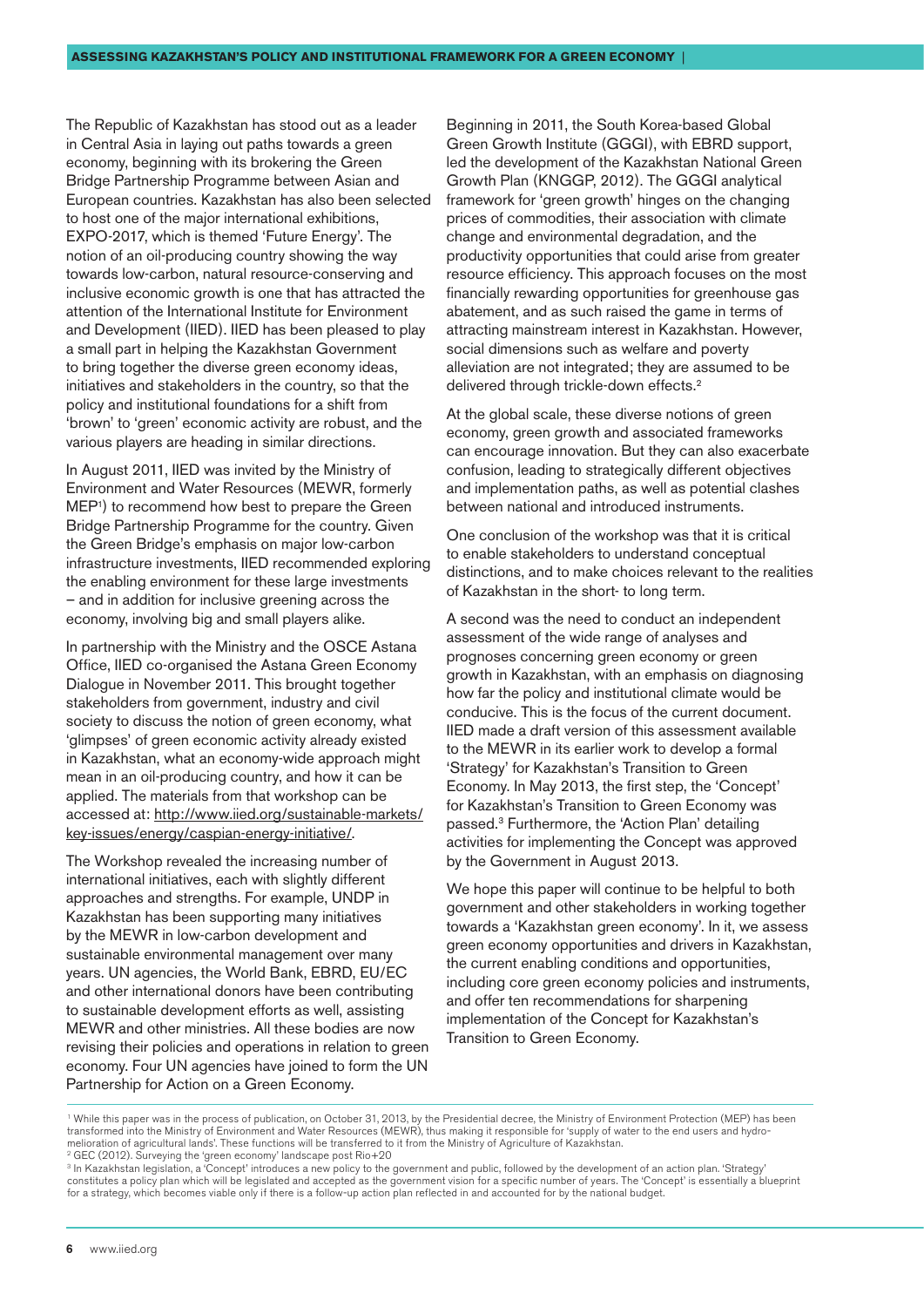## <span id="page-6-0"></span>Green economy opportunities and drivers

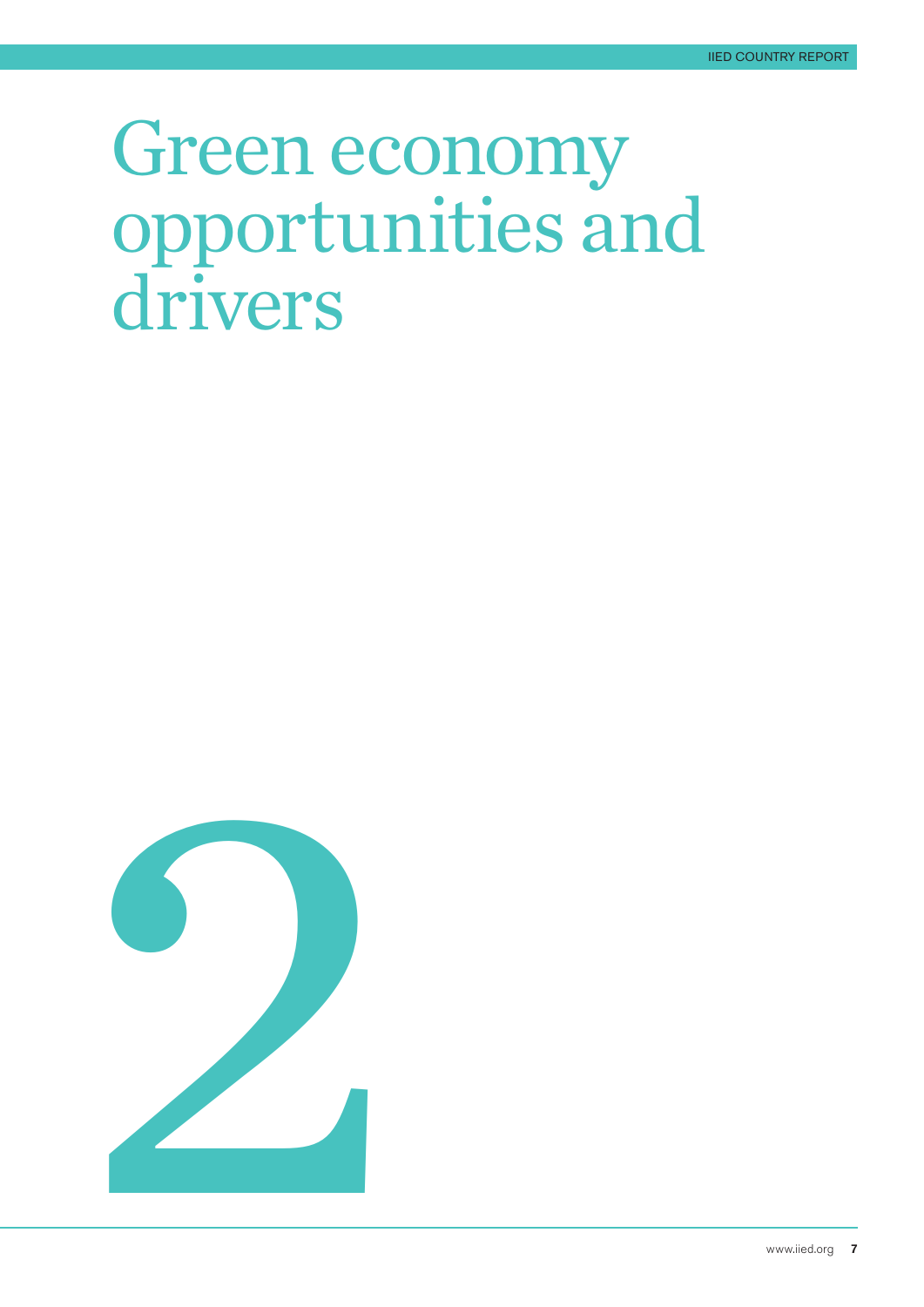### <span id="page-7-0"></span>How is the country's economy linked to the environment?

Kazakhstan's economy is based predominantly on systems of natural resource extraction and rent.<sup>4</sup> The New Innovation Industrial Strategy currently pursued by the government of Kazakhstan is highly aware of the potential problems of over-dependence on natural resources. Elements of the natural resource 'curse', deriving from excessive reliance on resource extraction revenues, have been broadly discussed in a number of documents that formed the basis for this Industrial Strategy.

Sensitivity and vulnerability of Kazakhstan economic sectors to climate change and other environmental risks is similarly high. The Second National Communication to the UN Framework Convention on Climate Change (2009) as well as the recently presented Third National Communication (November, 2013) indicate an increasing scarcity of water resources for population and economy, with significant risk to the agriculture sector in the coming years. Because of the environmental legacy from the Soviet times and continuing environmental degradation throughout the periods of transition and independence, unaddressed and increasing risks now pose a formidable problem for the policy-makers.

Moreover, the GGGI (2012) analysis also suggests that the prevailing economic system is unfavourable towards environmental conditions in general, and is limiting the practical applicability of environmental incentives introduced – but not fully developed – by the 2007 Environmental Code.

Information on how the economy is linked to environmental assets and hazards is not strong enough to inform policy. Accountability and transparency in the extractive industries have always presented a challenge to resource-based economies. Since Kazakhstan signed up to the Extractive Industries Transparency Initiative (EITI) in 2005, however, revenue reporting mechanisms have been slowly progressing, with important milestones being achieved, such as disaggregated reporting by companies with special attention to social investments.<sup>5</sup> Similar scrutiny could be applied to wider environmental issues and further economic activities,

and to government stakeholders such as the Ministry of Finance and Tax Committee integrating green mechanisms in government accounting practice, as well as utilising civil society experience in pushing the green accountability agenda forward.

## How are poverty and wealth creation in the country linked to the environment?

It is significant that the areas adjacent to the oilextracting regions in Kazakhstan have experienced very uneven development. Environmental impacts have been compounded by higher rates of poverty in those regions as well. Access by low-income and poor households to economic benefits of intensive hydrocarbon development has to be further studied in the sub-regional context. However, existing evidence<sup>6</sup> suggests increasing income gaps, higher incidences of poverty, lower access to quality education and training, and fewer opportunities for the rural population (in comparison with urban) over the last decade. Yet, it is precisely the rural population adjacent to the extraction fields that is most vulnerable to the environmental and health impacts. While the provision of social services has improved in the 2000s compared to the 1990s, it continues to face challenges in rural and especially remote areas due mostly to the decreased level of public investment and economic opportunities.

Future economic and social prospects for Kazakhstan are linked directly not only to environmental assets – abundant natural capital and resources, but also to the limitations that environmental hazards can pose. Much evidence has been cited by UNEP, UNDP, UNECE, UNESCAP and other international agencies'7 all referring to the dire consequences and high price paid for growth unhindered by concerns for sustainability, respect for ecological limits, social inclusion, participation and good governance. The Aral Sea catastrophe, environmental problems in the Caspian Sea, significant desertification (66% of the total land area), other land degradation patterns throughout the country, water quality and access, are all repeatedly cited as top issues facing the country. They are difficult to resolve without a systematic approach correlating policy measures in land reform, subsidies, environmental protection and social services provision.

<sup>4</sup> The mineral and natural resources sector accounts for 60–75% of the industrial production, 30–35% of the GDP and 60–65% of FDI. Figures vary depending on the source and exact time of quotation over the last five years. Sources: Agency of Statistics RK, KNGGP Report 2012, CIA World Factbook 2013.

<sup>5</sup> Ospanova S., Ahmadov I. and E. Wilson (2013), EITI and Sustainable Development: lessons and new challenges for the Caspian region. Discussion Paper (Shaping Sustainable Markets), IIED.

<sup>6</sup> UNDP HDRs Kazakhstan 2002–2009<http://hdr.undp.org>, Human Development Indicators 2011 [\(http://hdrstats.undp.org/en/countries/profiles/KAZ.html\)](http://hdrstats.undp.org/en/countries/profiles/KAZ.html),

<sup>7</sup> UNDP (2007) Water resources management in Kazakhstan; UNFCCC (2009) Kazakhstan Second National Communication to the Conference of the Parties of the UNFCCC; World Bank (2004) Water-energy nexus and regional cooperation in the Syr-Darya Basin; GRID-Arendal/CEP (2011) State of Environment-Caspian Sea<http://www.grida.no/publications/caspian-sea/>; others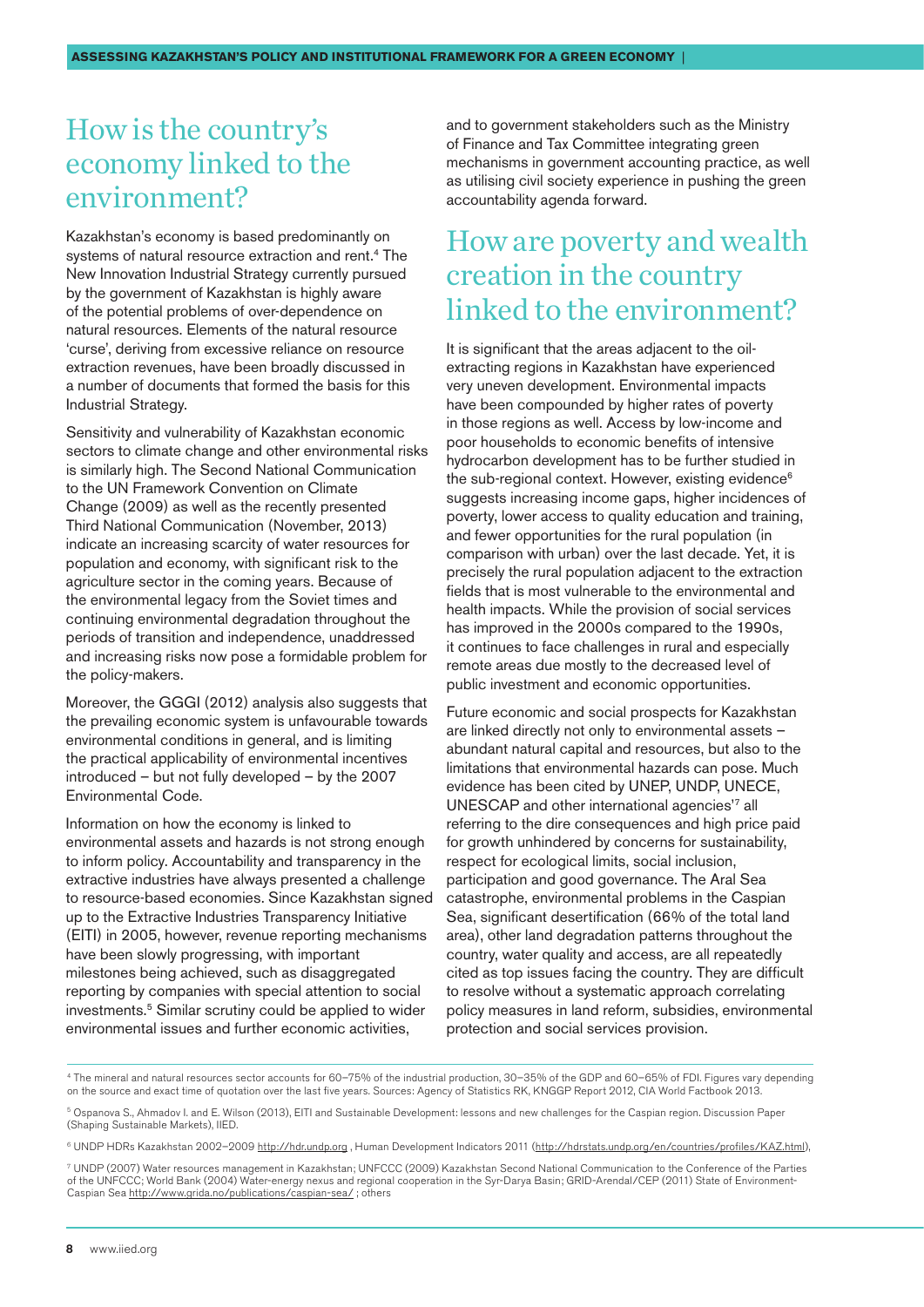#### Box 1: Poverty and Environment: impacts and **LINKAGES**

#### Poverty patterns

There has been much progress in Kazakhstan to achieve MDG1 on income poverty reduction. The national target to halve the proportion of rural people with incomes below subsistence level has been exceeded. There has been a significant decrease in overall poverty rates, from 46.7% in 2001 to 6.5% in 2010 (WDI, World Bank 2012) and 5.3% in 2011 (National Agency of Statistics, 2012). Nevertheless, levels of rural poverty tend to be more than double the urban rates (with 3–4% urban and 8–9% rural in 2011).

#### Regional dynamic

Regional differences are especially pronounced in the higher rural poverty rates of heavily extractive regions such as Mangistau (47% in 2005 and 18% in 2011 – still the highest rate in the country), as well as Atyrau and Kyzyl-Orda. It is notable that these regions had some of the higher investment and economic growth rates. There has, however, been heightened attention to alleviation of rural poverty, with controversy sparked by the 2012 riots in Zhanaozen (Mangistau region). There have been increasingly vocal calls for more effective measures to increase access to economic opportunities, entrepreneurship, reliable employment and education for rural and remote communities while ensuring social protection and benefits particularly for the most vulnerable segments of society in those areas.

#### 'Hot' environmental issues

Several issues typically feature, albeit in different ranking order, depending on the locality or policy arena. Typically these include: industrial, municipal, and toxic waste disposal and processing; water access, quality and scarcity patterns; urban air pollution; the Aral Sea legacy; desertification and land degradation; Caspian Sea ecosystem degradation; oil spills; biodiversity loss; and low utilisation of renewable energy sources (RES). While environmental degradation is widely discussed and referenced, it is rarely addressed systemically or integrated into the mainstream economy. The Green Economy Concept constitutes a new attempt to do that, and as such demands good information on environmental assets and hazards, and a well-framed debate and policy formulation process.

#### Framing the debate

The underlying challenge in linking poverty reduction and environmental management is to create resilience in both livelihoods and ecosystems. Unsustainable resource development is exacting a huge toll on the environment. In turn, this affects livelihood options and the incidence of poverty. Policies and institutions, both national and local, need to build the resilience of ecosystems, so that they are able to deliver services that support productive agriculture, forestry, water supplies and health within vulnerable regions. Those local organisations closest to rural populations need to be involved in building and nurturing the resilience of the environment. Some of the most recent initiatives by the government and donor agencies (including UNDP and EU projects) are making progress by involving local CSOs and community organisations, and aiming to improve their resilience and effectiveness. They can be a good basis for learning and debate about the future institutional landscape that supports equitable green economies.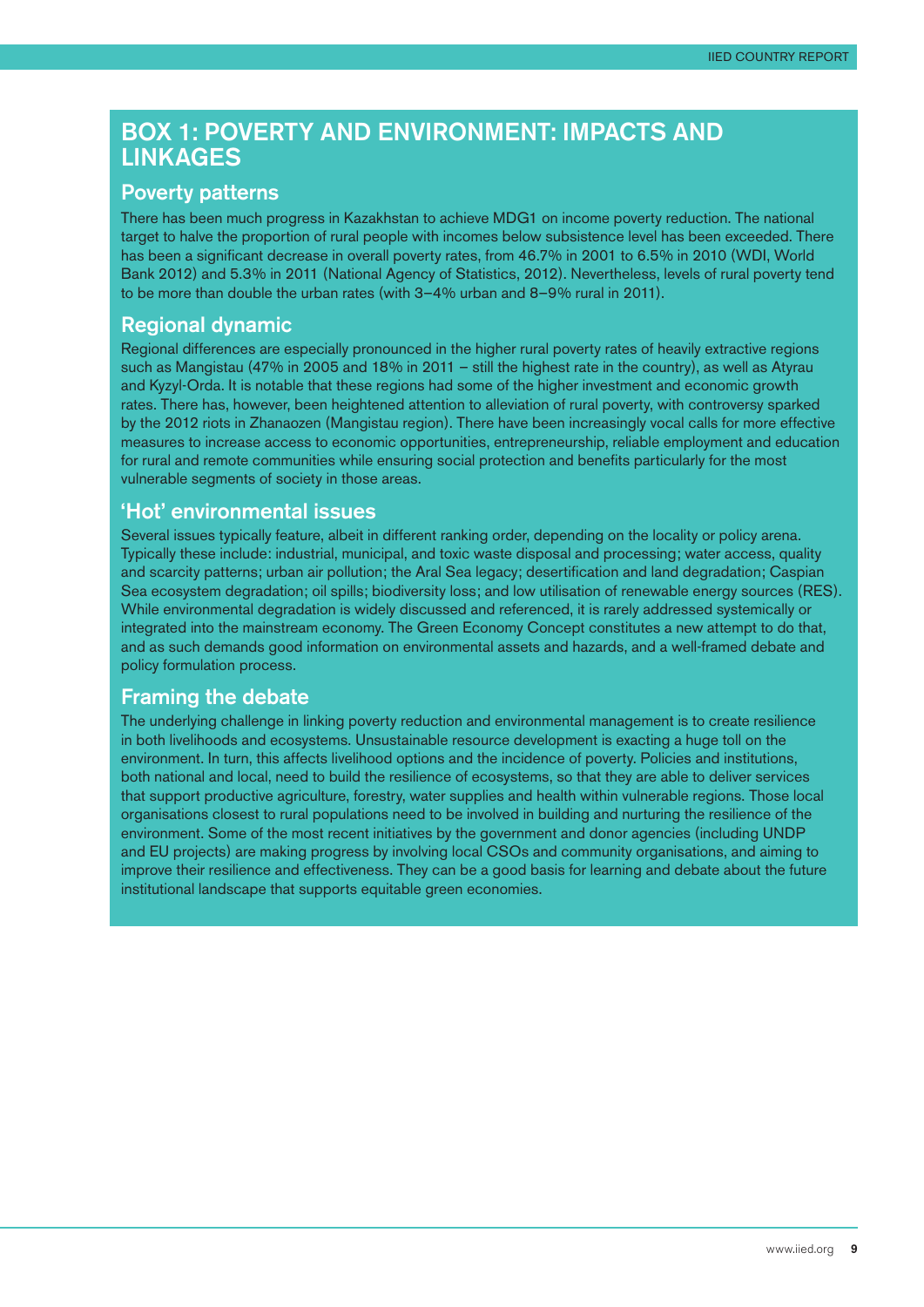## <span id="page-9-0"></span>What steps have been taken to promote green economy? Who and what are the drivers of greener, more inclusive approaches to the national economy?

We have reviewed recent reports<sup>8</sup> that record the steps outlined above that Kazakhstan has taken to start developing mechanisms for 'greening' the economy. We have identified gaps in the coverage of such reports – notably in issues of inclusion, access, and participation, and in looking beyond individual mechanisms to the wider enabling environment for green economy. These gaps are interesting in that they reveal the emphases, if not biases, of the institutions that commissioned them.

Over the last few years, the government has introduced tighter environmental regulations, and begun to propose changes in the economic regime which would better prioritise environmental concerns. The Environmental Code of 2007 was progressive in its intent to tackle some of the linked environment-poverty problems and to introduce new policy measures ensuring appropriate environmental safeguards are in place and environmental protection is proactive enough to keep pace with intensifying economic development and growth. It has constituted a milestone in national environmental policy, a major effort to systemise and improve the nature protection regime in the country, laying out the frameworks, mechanisms and aspirational targets. However, follow-up to the Environmental Code has been much slower and less ambitious. It needs the development of viable legislative mechanisms and amendments to put some of its aspirations into practice: this is still in progress. Currently evolving mechanisms include means for integration of environmental management systems into business models, and stronger health, safety and environment records for companies. The new emissions trading scheme (ETS) in January 2013 has also attempted to push and motivate domestic and international companies to develop and apply new ways of addressing climate change concerns. The Green Bridge Initiative<sup>9</sup> was launched by the government of Kazakhstan at the UN ESCAP, UNECE conferences in 2011, and at the UN Rio+20 Summit 2012. It aims to attract green investments, integrate innovative green technologies, and promote government-business partnerships to move the economy from 'brown' to 'green'.

Such initiatives towards a green economy remain largely based on the aspirations of the MEWR, as well as some forward-looking positioning in the foreign policy domain. They are not yet fully grounded in domestic economic and business policy. A challenge for the near future is to bridge the gap between what is a politically practicable change/reform in the economic policy and what is necessary to ensure the transition to 'greening' the economy. While the Kazakhstan National Green Growth Plan (KNGGP, 2012) and earlier attempts to integrate sustainability into the national economy – namely, the 2005 Concept on Kazakhstan's Transition to Sustainable Development – have all proposed reforms to address such challenges, success in reality has been elusive, dependent on buy-in from the domestic economic and finance establishment, as well as political will generated in higher government circles.

The strategy of the MEWR in trying to generate more support for the new GE Concept is therefore to emphasise economic incentives for low-carbon development and to promise means for green technologies transfer, especially in the energy domain. Its allies in this respect now include the Ministry of Industry and New Technologies (MINT) which targets implementation of the New Industrial-Innovation Strategy, progressive academia, environmental NGOs and donor community. Yet key resources, financial and business agencies and institutions are quite conservative in expressing their full support for such an initiative. However, in the light of extensive preparations by the government of Kazakhstan for the upcoming EXPO-2017: Future Energy, the emphasis on green technologies and overall business case for green economy are promisingly timed for new policy breakthroughs.

Sceptics say that this new Concept may end up being shelved in the same way as its predecessor (Concept on transition to sustainable development, 2006), unless broader governmental support is ensured at the key stages of its development and implementation. One likely outcome is that it serves as a policy vehicle for

<sup>8</sup> See OSCE Assessment and Development of Strategic Structure of Environment-oriented Economy for Kazakhstan, May 2012; GGGI KNGGP final report, November 2012. The latter covers in detail current key economic policy documents and strategies and attempts to outline strategic policy directions for Kazakhstan Green Growth. Other reports, such as those prepared for the Green Bridge Partnership Programme, highlight some of the provisions in various policy documents of the past decade relevant to green economy, transition to sustainable development, or other 'greening' measures in general.

<sup>9</sup> [www.uncsd2012.org/index.php?page=view&type=99&nr=55&menu=62](http://www.uncsd2012.org/index.php?page=view&type=99&nr=55&menu=62) ; [www.unescap.org](http://www.unescap.org) ; [http://sustainabledevelopment.un.org/index.php?page=view](http://sustainabledevelopment.un.org/index.php?page=view&type=1006&menu=1348&nr=2237) [&type=1006&menu=1348&nr=2237](http://sustainabledevelopment.un.org/index.php?page=view&type=1006&menu=1348&nr=2237)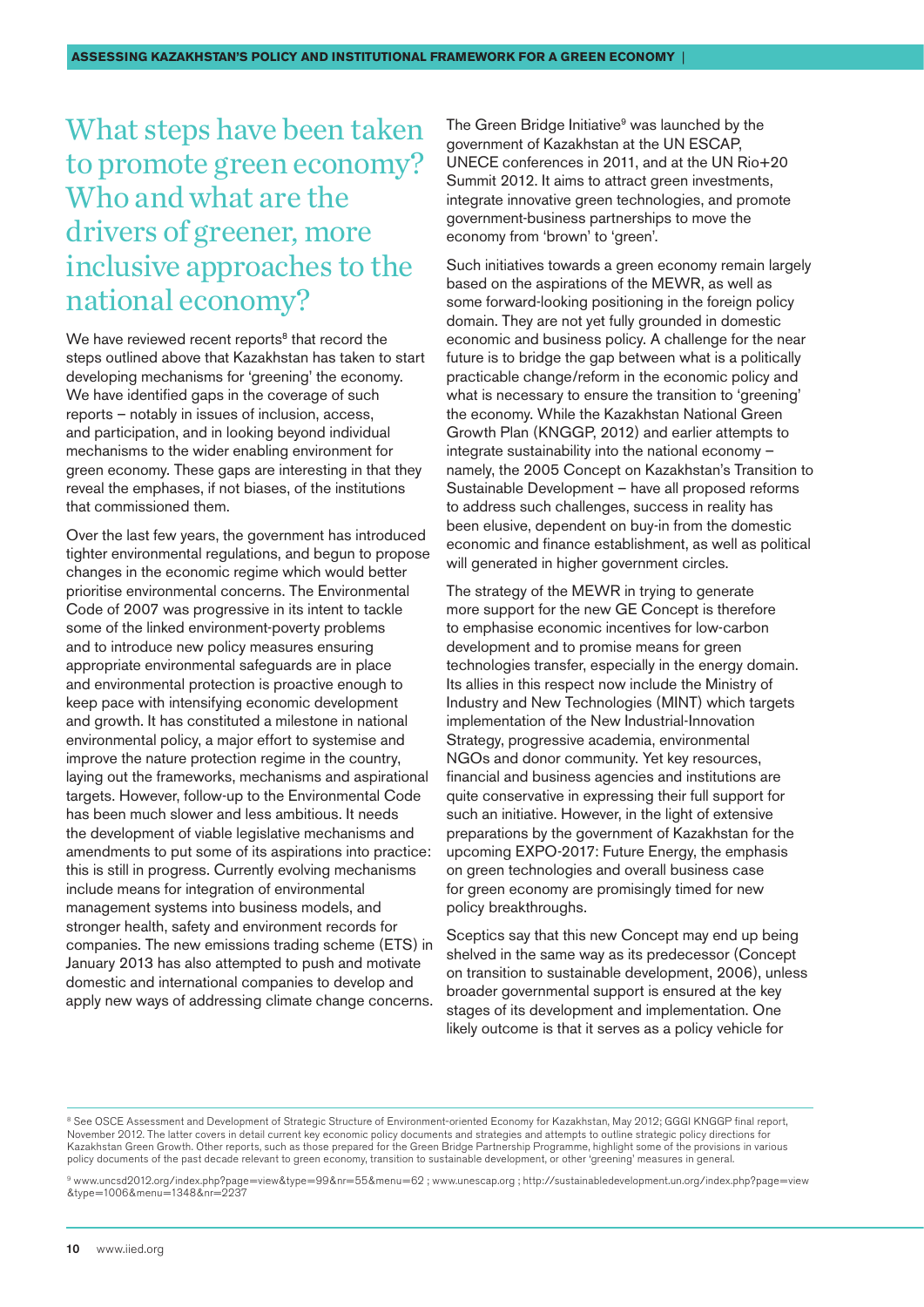the current MEWR leadership; another, somewhat less visible outcome, might be its reduction to a green technology component of the MINT-implemented State Programme on Forced Industrial-Innovative Development.<sup>10</sup> While either outcome would advance dialogue on the subject of green economy in Kazakhstan, more may be needed to ensure practical advances in the fields of renewables, energy efficiency, and low-carbon development, as well as more effective and sophisticated environmental and resource management.

There are, however, several sources that might provide broader governmental support to the GE Concept, and that favour its full development and subsequent implementation:

- Opportunities in energy, waste and water management sectors that provide 'low-hanging fruit' for making a GE transition
- Existing institutional mechanisms for addressing sustainable development concerns, such as the Council on Sustainable Development under the Prime-Minister's Office
- The diverse low-carbon development agendas of both donors<sup>11</sup> and government, especially if brought together and further consolidated
- Policies for economic diversification that could find real potential in green technology investment, as well as ways to realise higher value from renewable natural resources
- New legislation since 2006, which favours the GE Concept's strategic directions

These entry points, as well as other Kazakh foundations for a green economy, are picked up in the discussion below.

<sup>10</sup> This State Programme is being implemented by the MINT across the range of industries. The green technologies aspect forms the bridge for cooperation between the MEWR and MINT in the light of the new GE Concept.

11 UNDP support for low-carbon development strategy and relevant projects [www.undp.kz](http://www.undp.kz) , CAREC (Central Asia Regional Environmental Center) projects for example Integrated Approach for the Development of Low-carbon Development Strategies in Central Asia among others at www.carecnet.org/programmes-<br>example Integrated Approach for the Development of Low-carbon Development St [and-activites/?lang=en](http://www.carecnet.org/programmes-and-activites/?lang=en)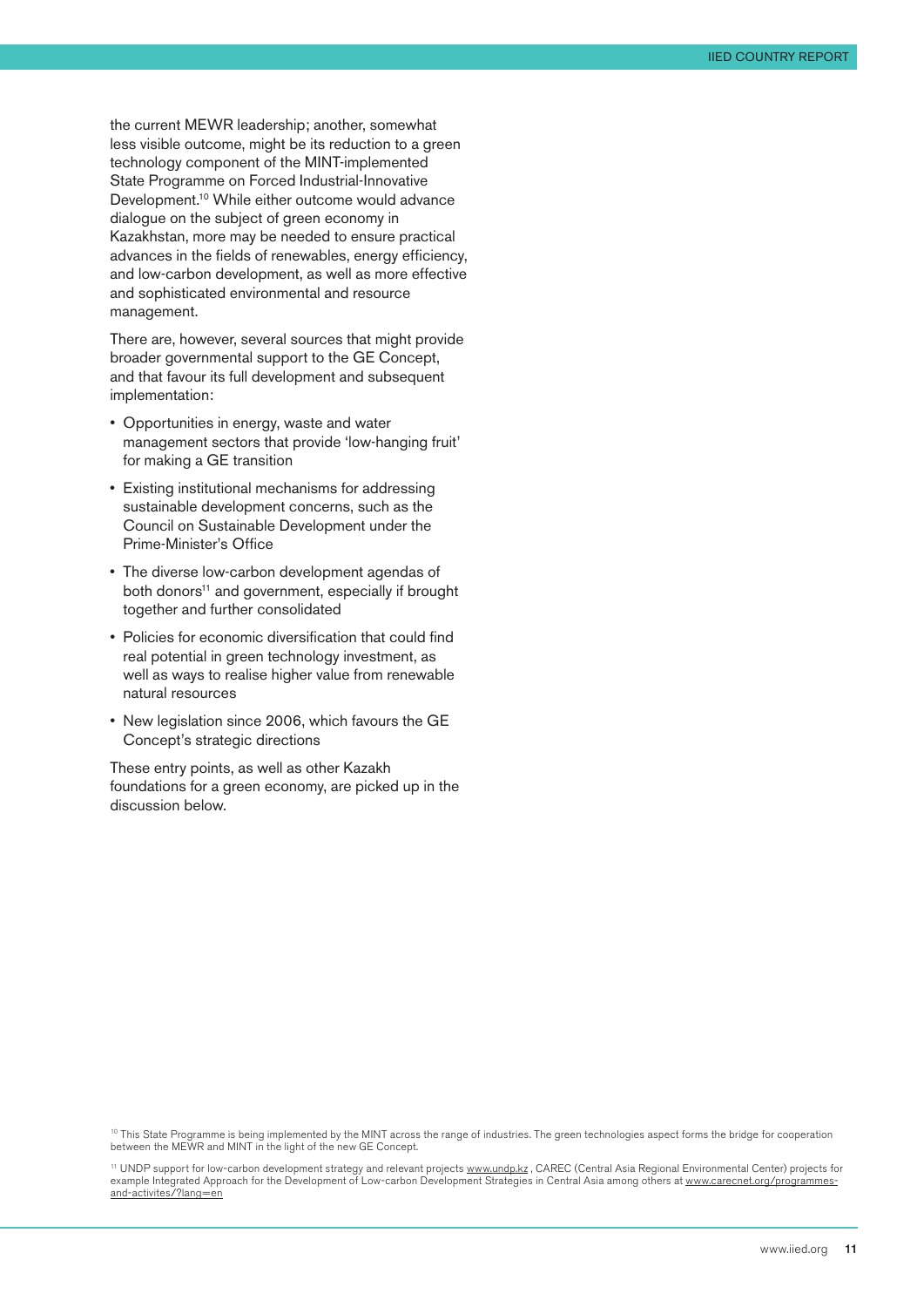# <span id="page-11-0"></span>Enabling conditions for a green economy

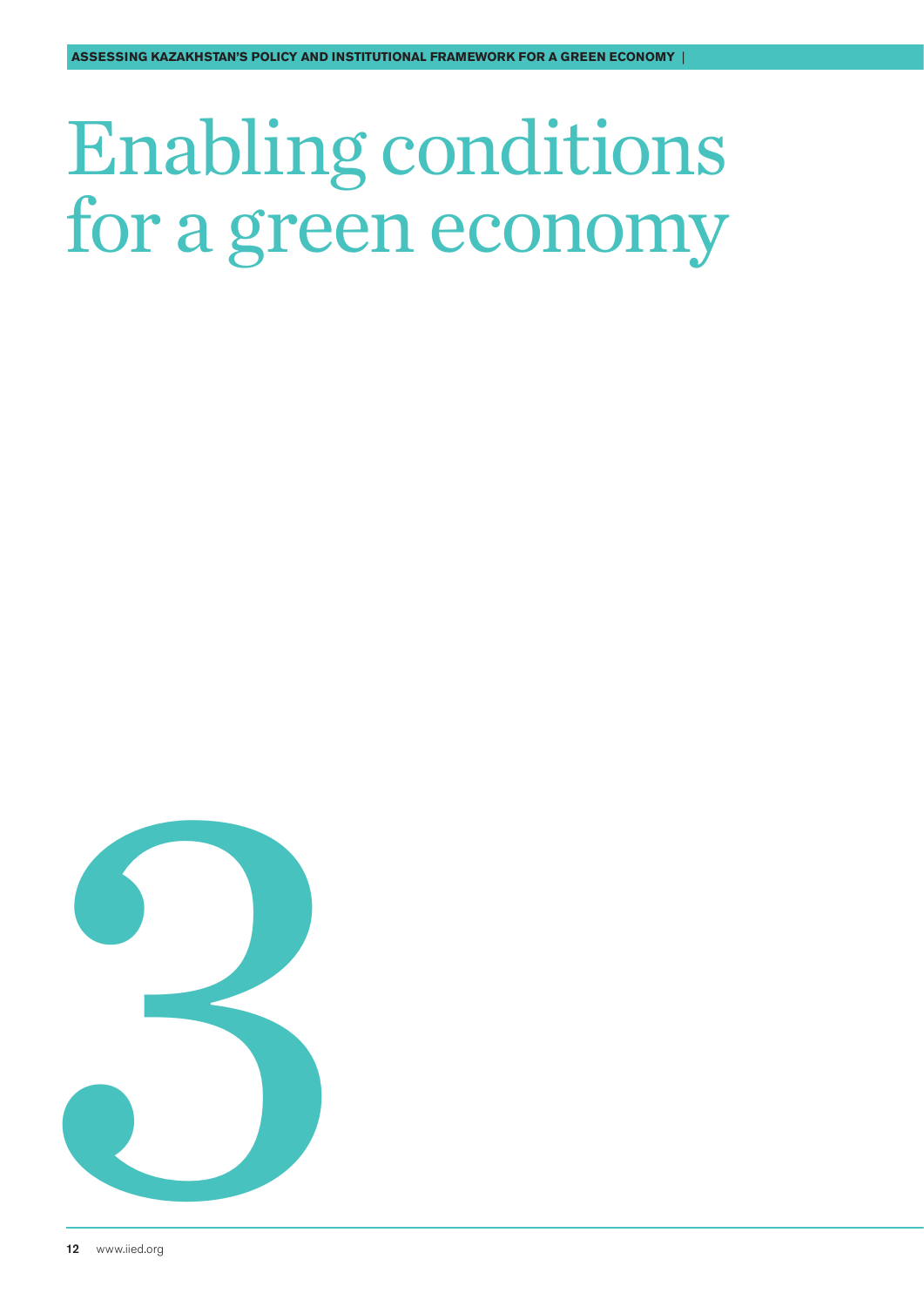<span id="page-12-0"></span>We have noted how some existing provisions for policy coordination and coherence could be of real help in getting the GE Concept implemented. Moreover, the current 'brown' economy presents diverse barriers that will need to be overcome if individual green investments are to have a chance of succeeding. In other words, the full-scale transition to green economy requires a wide range of enabling conditions – a set of policies, mechanisms and focal initiatives to encourage and incentivise inclusive green practices and innovations. This is what green economy is all about, even if attention to date has been on large projects. Hence this section offers a brief diagnostic on the state of enabling, or disabling, conditions.

#### GE awareness

The level of public awareness regarding green economy transition is difficult to ascertain, yet it is possible to say that awareness of environmental impacts and risks is quite high among the Kazakhstani public. This topic always produces heated discussion, as perceptions of the linkages between degraded environment and increased health risks are widespread across the different segments of society in Kazakhstan. Legacies of the past, such as the Aral Sea degradation or the Semipalatinsk nuclear testing, have resulted in higher public sensitivity regarding unaddressed environmental risks. Current problems such as water scarcity and quality, land degradation, Caspian Sea issues, air pollution and others rate highly in public debates and media.

Green economy represents a more challenging concept to explain to a wider public. There are typically three challenges:

- 1. awareness of negative issues (the problems of brown economy), which is often quite good, except for the economic consequences of brown economy
- 2. awareness of positive issues (the green economy potential) which is often restricted to a few highprofile projects and their financial implications; and
- 3. awareness of the governance, policy and institutional conditions required – which is inadequate in Kazakhstan as in most countries.

Informative and popular media campaigns, and accessible policy information on recent regulatory and legislative developments, can generate interest and support, but only if they cite current 'hot' environmental problems. However, wider GE awareness can be tackled in parallel or after the principal branches of government are won over. Indeed, building the necessary support among other branches of government and business is most important at present. This might best be done through joint exploration of

potential viable green economy mechanisms, in fora such as:

- Council on Sustainable Development (CSD) working groups or a specifically designated inter-ministerial working group on green economy (if the latter option proves viable);
- Open discussion of the GE Concept in a multistakeholder setting, including various government branches and non-government entities (President's Administration, cross-ministerial representation, international organisations, domestic NGOs, academia);
- Proactive engagement with relevant Parliamentary Committees (for example Natural Resources and Environment, Economic Development), working groups and secretariat in the forms of expert workshops and roundtables;
- Exploration with industry of specific public-private options with green economy potential, in open forums such as KazEnergy, KIOGE, and Astana Economic Forum, or in the context of preparation for EXPO-2017.

While the environment does not typically feature high on the agenda during business forums or economic policy discussions, its entry point is typically in the discussion of innovative green technologies, environmental certification and standards, and the new frameworks for EIA/SEA with which businesses have to comply. Such discussions rarely lead to direct breakthroughs in business attitude and behaviour, but can improve understanding of new legislative mechanisms that ensure viability and implementation of GE policy measures.

### GE opportunities

Two of the 'low-hanging fruit' where green economy opportunities are more easily accessible and present win-win-win scenarios are in the energy and waste management sectors. In addition, water management may offer other opportunities. While policy initiatives in these sectors will be important entry points for GE initiative, engaging business and industry is fundamental to making the transition to a green economy. These are typically long-term investments that reflect socioeconomic trends and affect sustainable production and consumption patterns. Big changes to investment and business practice may be tougher to achieve than changes in policy documents. Energy and waste management sectors have both 'green' and 'brown' industries, which are not mutually exclusive but rather present a continuum in development. Progress is made in shifting along that continuum – so opportunities may be connected as much to 'brown' sector as to 'green' leaders.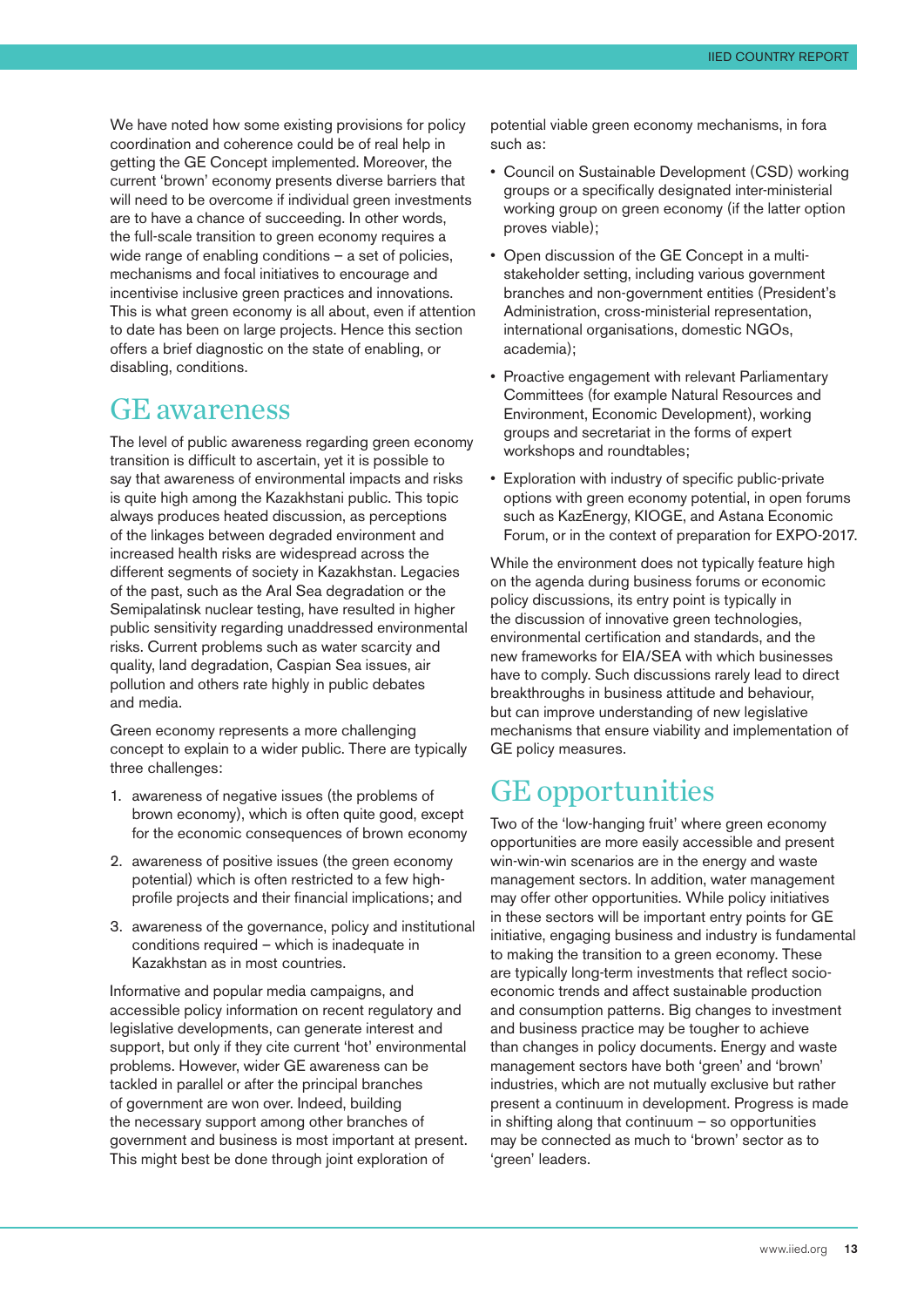*Energy:* A number of reports on energy efficiency and effectiveness in Kazakhstan point to high levels of energy loss in industrial and domestic consumption, at 40–60%. The new law 'on energy-saving and increasing energy efficiency' (2012) was enacted specifically to target significant decreases in industrial and municipal energy consumption. But significant investments in refurbishing and modernizing current plants, as well as programmes to encourage green investments and green technologies, are needed to achieve such cuts.

The recent draft concept for the Sustainable Energy Strategy for Kazakhstan to 2050<sup>12</sup> outlines policy options, including further energy efficiency gains, development of renewables, modernisation of the existing power plants and infrastructure.

An important ingredient in the 'greening' of Kazakhstan's energy supply options is in policies that shape hydroelectric power. The more environment-friendly and biodiversity-preserving option is mini-to-mid hydro where possible, discouraging large hydro developments.

Further opportunities exist in the oil and gas sector, especially in the recent legislation around gas and its increased development. There are different gas utilisation methods being currently explored. The choice of method for utilisation, as well as for transportation will play a pivotal role in terms of sustainability. Such methods are improving yearly in the global industry. Environmental and social regulations in the oil and gas sector have to be sound and anticipate potential for further 'greening' of the industry.

The discussion on energy efficiency and promotion of renewable energy sources tends ultimately to focus on the issue of increasing tariffs – on electricity, water. Increasing tariffs would be necessary in order to attract investment in these sectors, yet such measures have to be interlinked with a comprehensive social protection policy to ensure vulnerable groups are protected and do not become further marginalised. The phrase that has emerged in dialogues in Kazakhstan and elsewhere is 'inclusive green economy'.

*Waste:* While green energy programmes have received considerable attention and resulted in many recent initiatives, a comprehensive national waste management programme is not yet fully in place. However, it is becoming a top priority for the Ministry of Industry and New Technologies in coordination with the Ministry of Environment and Water Resources and other agencies,

which will then need to integrate it well with upcoming development plans. Reducing waste in the first place can save an organisation both materials and waste management costs; conversely recycling waste, turning it into useful materials or energy can also be a viable business proposition. This is clearly an area where significant gains can be made on both environmental and economic fronts, thus constituting a solid basis for public-private-community partnerships.

*Water:* Much has been discussed in relation to water management; there are numerous reports on integrated water management (IWRM) and related recommendations.13 Most of them revolve around the river basin commission (RBCs) roles in implementing IWRM. Strengthened RBCs and restructured water governance regimes would play an important role in the transition from large to mini-mid-hydro, in ways that ensure balanced water use, savings and distribution, as well as maintaining a participatory approach in the planning process.

Water quality and water access continue to feature prominently as top priorities in rural and urban settings. Given the projected increased scarcity of water in specific sub-regions, development of a long-term viable plan for water supply by each region and district is an important measure. The cross-sectoral programme *Ak Bulak 2011–2020* targets water supply quality and systematic improvements in water legislation to ensure water use efficiency and savings.14 Water tariffs will increase gradually by 2015 in order to recover expenditures on water treatment plants upgrade and construction.15 These and similar measures, which might form parts of a coherent green economy package of incentives, will need to be evaluated to ensure social equity, protection and responsibility. Now that the water resources governance is under the jurisdiction of the Ministry of Environment and Water Resources (MEWR), a more systematic approach to implementation is finally possible.

*The Zhasyl Damu ('green development/growth') Programme for 2010–2014* has been full of promise as a catalyst for a green economy, targeting issues such as GHG reduction, natural protected areas, water quality, air pollution and waste management. KZT 163.5 billion have been earmarked for programme implementation. However, the programme has been criticised at the local level, as well as nationally, for ineffective use of funds and corruption.<sup>16</sup> Lack of compliance with the

<sup>12</sup> <http://2013.astanaforum.org/events/russian>;<http://en.trend.az/capital/energy/2175155.html>

<sup>13</sup> UNDP (2007). IWRM Plan.

<sup>&</sup>lt;sup>14</sup> <http://www.kzvkp.kz/files/00000340.doc?sid=dn82rjuk841cdqsc53fsg9r883>Website of the Committee for construction, housing and utilities of the Ministry of Regional Development RK

<sup>15</sup> [http://www.primeminister.kz/program/event/view/3315; November 22](http://www.primeminister.kz/program/event/view/3315;%20November%2022), 2012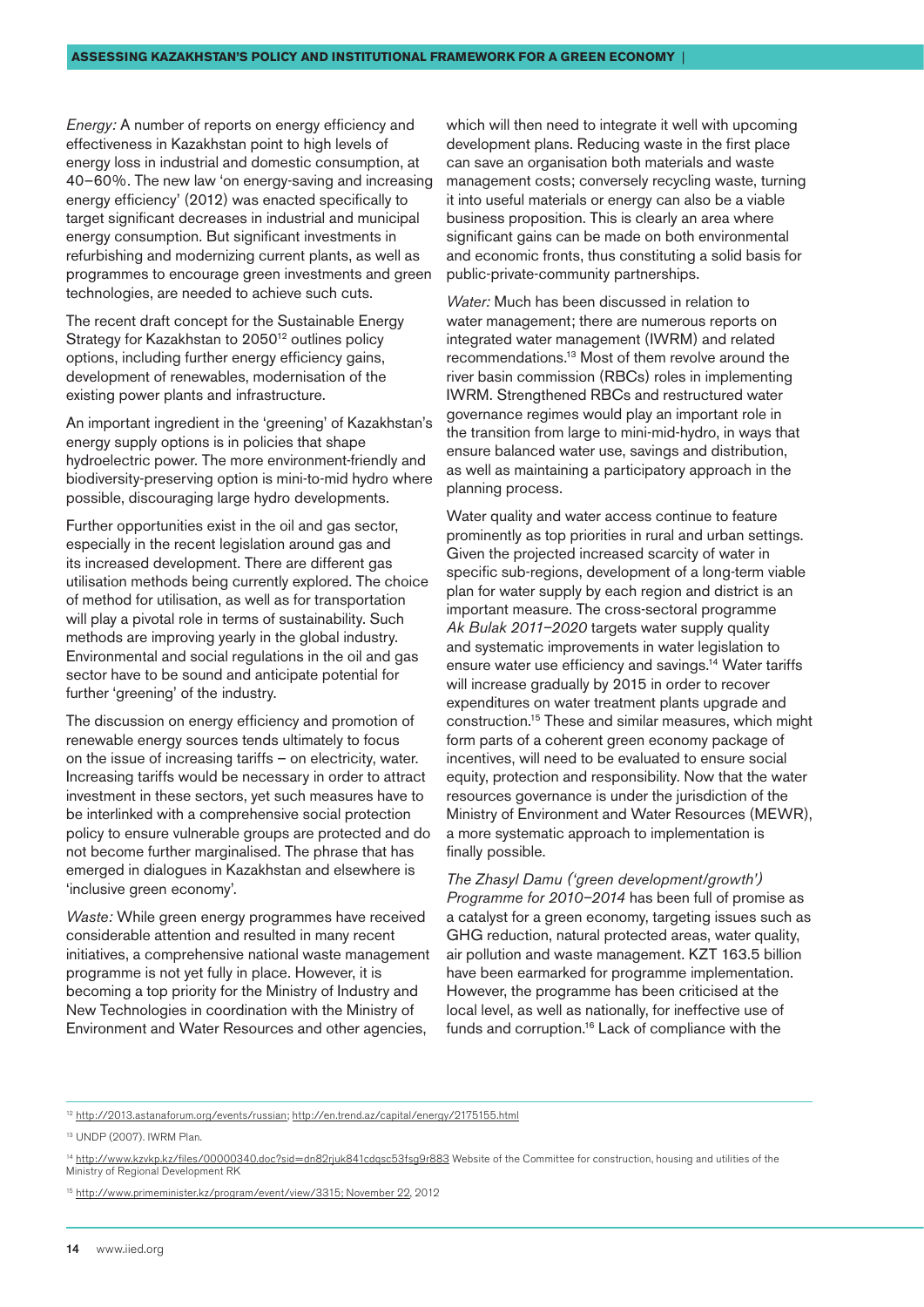<span id="page-14-0"></span>programme was particularly significant in Atyrau and Mangistau regions, where most oil and gas exploration and development activities take place. Indeed, governance issues feature prominently in explanations of ineffective policy implementation or regulation enforcement in various arenas from economic and financial to social and environmental. Related issues of governance are discussed further below.

### GE technology

The Green Bridge Partnership was designed specifically to address technology transfer from developed to developing and transitional countries. The issues of incentives, pricing, affordability, access and capacity to adapt and use 'green' technologies still stand and require a comprehensive policy response. This is because there are very few incentives to use often more expensive green technologies in the subsidised industries and public sector organisations that dominate the present-day economy. They need to be specifically promoted and integrated into subsidy reform and investment programmes. Access to the best and most effective green technologies on the world market is far from open. Kazakhstan, along with other transitional and developing countries, faces costprohibitive procurement of such technologies as a result of intellectual property regulations and trade barriers. Questions of labour skills, experience and capacity to shift to green production techniques and to advance green innovation become important, too.

Since the 2008 financial crisis, the President of the Republic of Kazakhstan, Nursultan Nazarbayev, has repeatedly stressed the need for an efficient resourceand energy-based economy in re-establishing strong economic growth and resilience. He has specifically emphasised the need for a global mechanism for technology transfer to improve energy efficiency and conservation. This will be critical if Kazakhstan is to transform its global positioning from being a mere source of raw materials and energy into an advanced, resource-efficient and environmentally-friendly economy.

Kazakhstan's potential in renewable energy, particularly wind and solar, attracts ongoing interest in such investments. The right market incentives will need to be established and guaranteed by legislation. Laws On Support for Use of Renewable Energy Sources and corresponding amendments were passed in 2009. These, however, lacked specific financial mechanisms to encourage investment in RES. Another effort to introduce such mechanisms has been pending in the Parliament since 2012. The GE Concept might serve as a catalyst for making that happen.

In January 2013, Kazakhstan became the first CIS country to launch a cap-and-trade emissions trading system targeting reduction of GHGs. In its submission to the UNFCCC, the country left the option of offset mechanisms' use open. At the moment, only domestic offsets are allowed.17 The idea behind such a market mechanism is to reduce the cost of compliance by identifying the cheapest mitigation options, while also using it as a means to receive climate funds from developed countries. Depending on the success of the emissions trading scheme in Kazakhstan, a few paths ahead could be considered – such as linking the cap-and-trade scheme to other countries' schemes, and experimenting and piloting new approaches on a bilateral basis. In order for this to work, the following will need to be considered:

- Establishing clear and transparent rules
- Ensuring environmental integrity of offsets; and
- Developing design and enforcement consistent with international standards.

All such measures constitute positive steps towards getting the technology right for 'greening' the economy. Yet it should not be forgotten that green technology is not all about highly complex imported equipment and processes. Some 'technology' already resides in the practices of local managers of natural resources, including farmers and often in tradition, even if good practice has become marginalised due to the prevailing policy and market pressures. Other technology concerns institutional innovations, such as community and partnership regimes for managing resources for multiple benefits.

#### Political economy

The vision for transition to green economy is only now being shaped in Kazakhstan. The recent introduction of the GE Concept is timely. There is a clear interest in exploring ways to encourage green investments, to attract green technologies, and to improve the overall environmental outlook and profile of the country that is one of the top oil and gas producers in the region. It is a real challenge and there are no easy solutions.

The wider political economy of environment in the country (for example attitudes and treatment of public goods, ownership of natural resources) is shaping different views of what green economy pathways might be for Kazakhstan. Depending on the political will and resource capacity of the current leadership, we are bound to see some competing ideological visions at work in the GE Strategy development process –

<sup>16</sup> [http://kapital.kz/economic/10279/programma-zhasyl-damu-realizuetsya-s-narusheniyami.html;](http://kapital.kz/economic/10279/programma-zhasyl-damu-realizuetsya-s-narusheniyami.html) '430 million has been stolen from the *Zhasyl Damu programme in Mangistau', Forbes Kazakhstan, Feb 14, 2013. Source:* [http://forbes.kz/news/2013/02/14/newsid\\_19017](http://forbes.kz/news/2013/02/14/newsid_19017)

<sup>17</sup> UNFCCC: FCCC/SB/2011/INF.1/Rev.1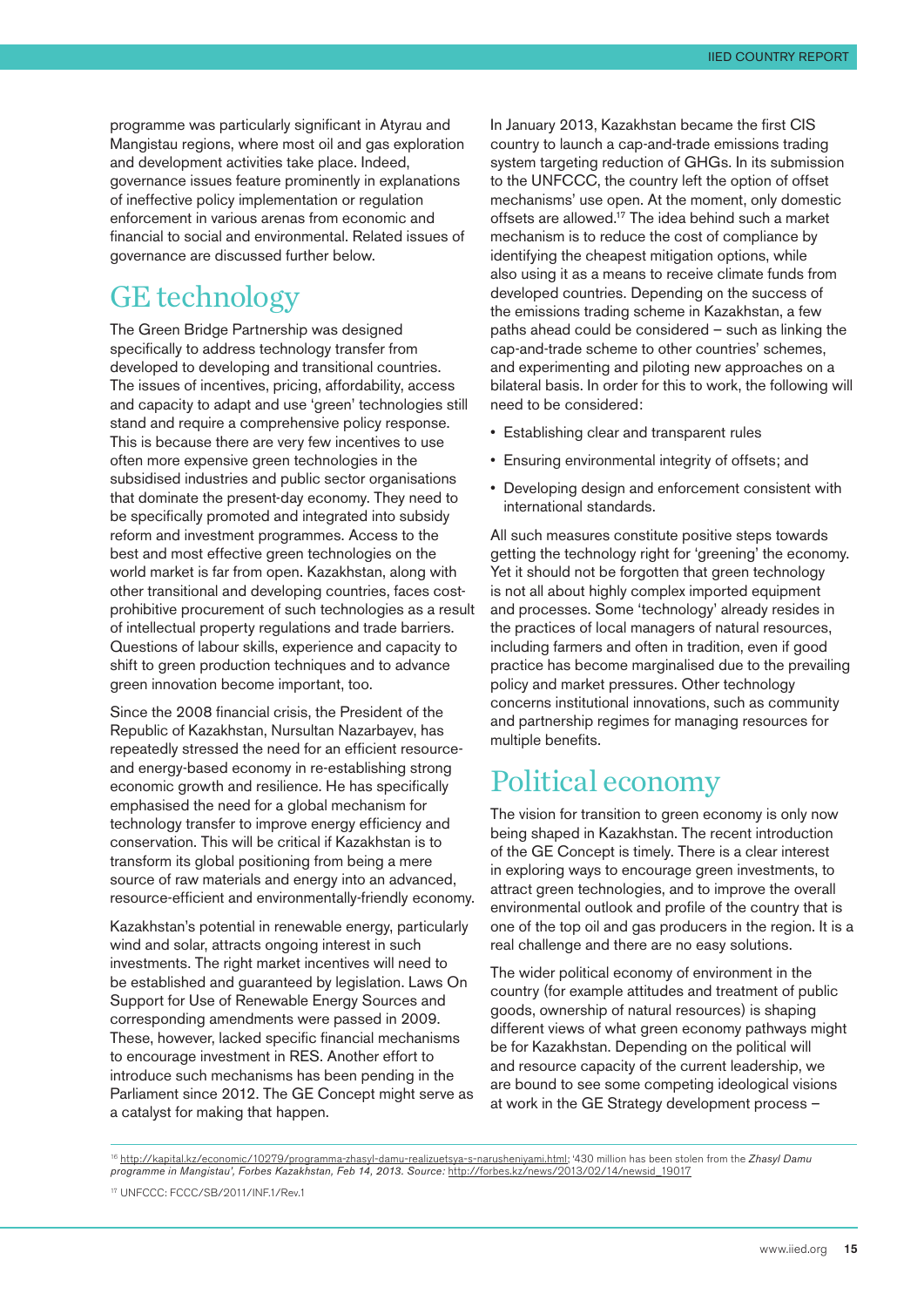Figure 1 From brown to green economy



*Other policy pathways from brown to green economy, apart from GG? Inclusive growth; low-carbon; contraction …*

Source: Steve Bass

and bound also to need continued multi-stakeholder exploration, learning and mapping of pathways.

There are always many inherent policy contradictions in trying to harmonise different objectives. Many welldeveloped strategies and concepts that have tried to do this in Kazakhstan were ultimately not implemented (for example Concept on Transition to Sustainable Development), or were brought down to such a low common denominator, lacking viable financial and institutional mechanisms, to make them practically 'toothless' (for example earlier laws on renewables, energy effectiveness).

One of the key issues is clarity of political vision. Here, we have to highlight an important distinction between the notions of sustained economic growth, green growth and green economy. The majority of policy documents in Kazakhstan tend to refer to 'sustained economic growth'. The new paradigm of 'green growth' adapts the classical economic model by attempting to capture new sources of wealth from sustainable use of environmental goods and services. This is based on overcoming the market failures which tend to impede that vision. At present, Kazakhstan is coming close to this model.

An important distinction of the 'green economy' is its transformational focus on economic resilience, environmental sustainability, equity and generation of social benefits. It concerns widening the purpose of the economy beyond 'growth' per se and towards a wider range of longer-term issues of human and ecosystem wellbeing. It suggests also transformation of economic systems and the assumptions on which they rest. In spite of credible bodies such as the United Nations and the Green Economy Coalition promoting such an approach, there aren't many active proponents of this direction as yet in Kazakhstan, aside from a few environmental NGOs and individual activists. This is mainly pragmatic  $-$  a judgment that government is far from being ready to discuss it in these wider terms and will likely oppose it.

GGGI attempted to address both of these notions in the draft Kazakhstan National Green Growth Plan (KNGGP), focusing on Kazakhstan growing in narrow and traditional economic terms through meeting some of the climate change challenges by GHG abatement in major industry and infrastructure, and by diversifying the hydrocarbon-based economy, while understanding there is a longer road ahead. This may well be a good first step, especially if it attracts mainstream finance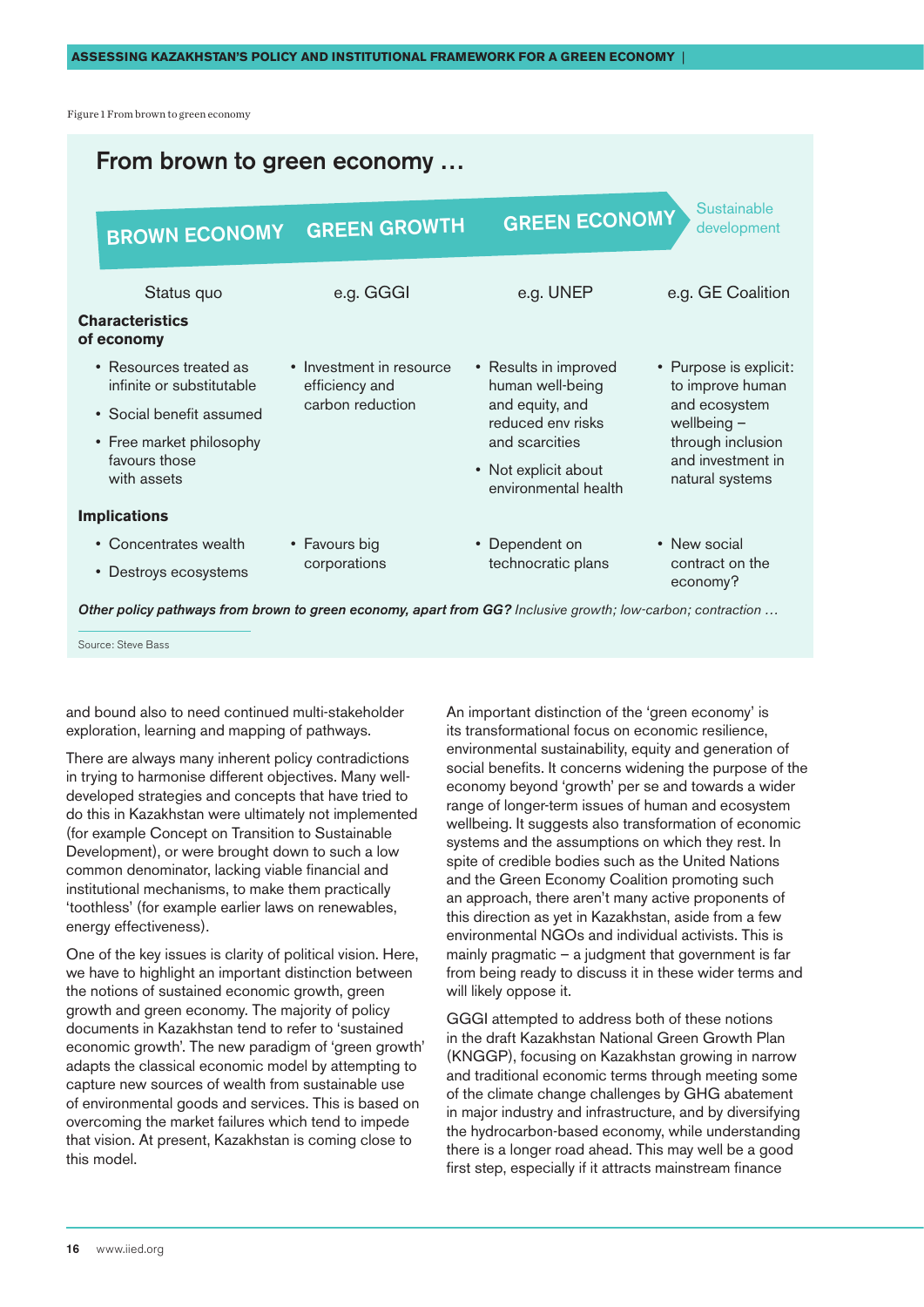<span id="page-16-0"></span>and business. However, options may decrease if green growth remains the only step – investment in sustainable natural resource use, and greater attention to inclusion in green job and livelihood creation, may be more attractive to many.

While it is important for Kazakhstan to realise the distinction between green growth and green economy concepts as they are emerging in other countries (see diagram), more important still is for the country to choose its own 'Kazakhstan new economy' approach and an appropriate pathway that marries short-term and long-term interest.

For MEWR a successful green economic transition would have to satisfy a wider range of green economy principles and respect a wider range of ecological limits than those associated with green growth (which focuses on greenhouse gas reduction and resource efficiency), at the same time fulfilling the imperative of sustained growth indicated in a number of key Kazakhstan development documents.

For MEWR and other ministries too, the issue of inclusion might also be given more attention – how actors who have been failed by current economic policies, notably poor groups, might become part of greener economic activities. Since social capital and social limits are not a focus of green growth frameworks, they might themselves become constraints to greener development pathways if not tackled early on.

We have not seen yet what green economy principles and criteria will be embraced during implementation of the GE Concept together with the Action Plan. One option to inform them are the Green Economy Coalition's set of principles and desirable green economy outcomes (Green Economy Coalition, 2012). These were developed by a combination of UN agencies, environmental and social NGOs, businesses and in consultation with government bodies at the 2012 UNEP Governing Council. Another would be to check them against a set of green outcomes as identified by IIED, based on literature review and what emerged in national green economy/growth dialogues in several countries (Bass, 2013):

- *a) Human wellbeing:* decent jobs, health, livelihoods, freedoms, culture – as well as income
- *b) Climate and other ecological limits not exceeded:*  reducing carbon levels; and operating within eight other planetary boundaries (biodiversity, nitrogen cycles)
- *c) Equity:* inclusion of stakeholders in process, economic activity, and benefit-sharing – especially those who are most dependent on natural resources and vulnerable to environmental risks
- *d) Economic growth:* in those sectors and areas where it is most needed to support wellbeing
- *e) Sustainable natural resource management:*  improving natural resource productivity per person to achieve above
- *f) Resilient systems:* adaptation to climate change, diversification, risk management, effective institutions, creating competitive advantage from this, and attracting investment.

### Foreign policy

In proposing the Green Bridge Partnership in 2012, Kazakhstan sent clear signals about its aspirations to move towards an environmentally sustainable future. But its call for green technology transfer and joint investments may be stronger than what it can deliver in environmental sustainability. A number of recent reports by the international organisations (UNDP, OSCE, GGGI)18 list all the preceding international environmental agreements and conventions to which Kazakhstan is a party. Yet the implementation of these is a much slower and more incremental process. Since getting the environmental institutions right is a foundation for a green economy, more effort is needed on harmonised approaches to the different objectives of the international agreements. At the implementation stage, the Concept on Transition to Green Economy needs to signal a clear and coherent intention of effective governance of public goods and environmental and social standards, select appropriate definitions and objectives, be they green growth or green economy, and offer a roadmap for achieving them.

Reputational risks for pushing the 'green' agenda to the forefront of foreign policy appear to be low. At best, it enhances the international image of a fossil-fuel-based country pioneering a 'green' path. Leadership of the country typically reaps rewards and, if successful in 'walking the talk', advances its position regionally and globally, enhancing new business opportunities and the environment in the process. At its worst, potential accusations of 'greenwash' practices may be defused by references to as-yet unaddressed institutional gaps, barriers, and governance issues typical for most countries. Thus, the country leadership only stands to gain from advancing its position on green economy.

This is not to say that such initiatives should be content with a low common denominator. Rather that there is scope for learning and improvement over time. In this sense, building a green economy is clearly not an overnight affair. For example, the Extractive Industries Transparency Initiative (EITI) started off rather modestly in Kazakhstan in 2005, but managed to develop a rather vocal civil society network around it and incrementally

<sup>&</sup>lt;sup>18</sup> UNDP (2012) Low-Carbon development strategy (draft); OSCE (2012) Assessment and Development of Strategic Structure of Environment-oriented Economy for Kazakhstan, May 2012; GGGI KNGGP final report, November 2012.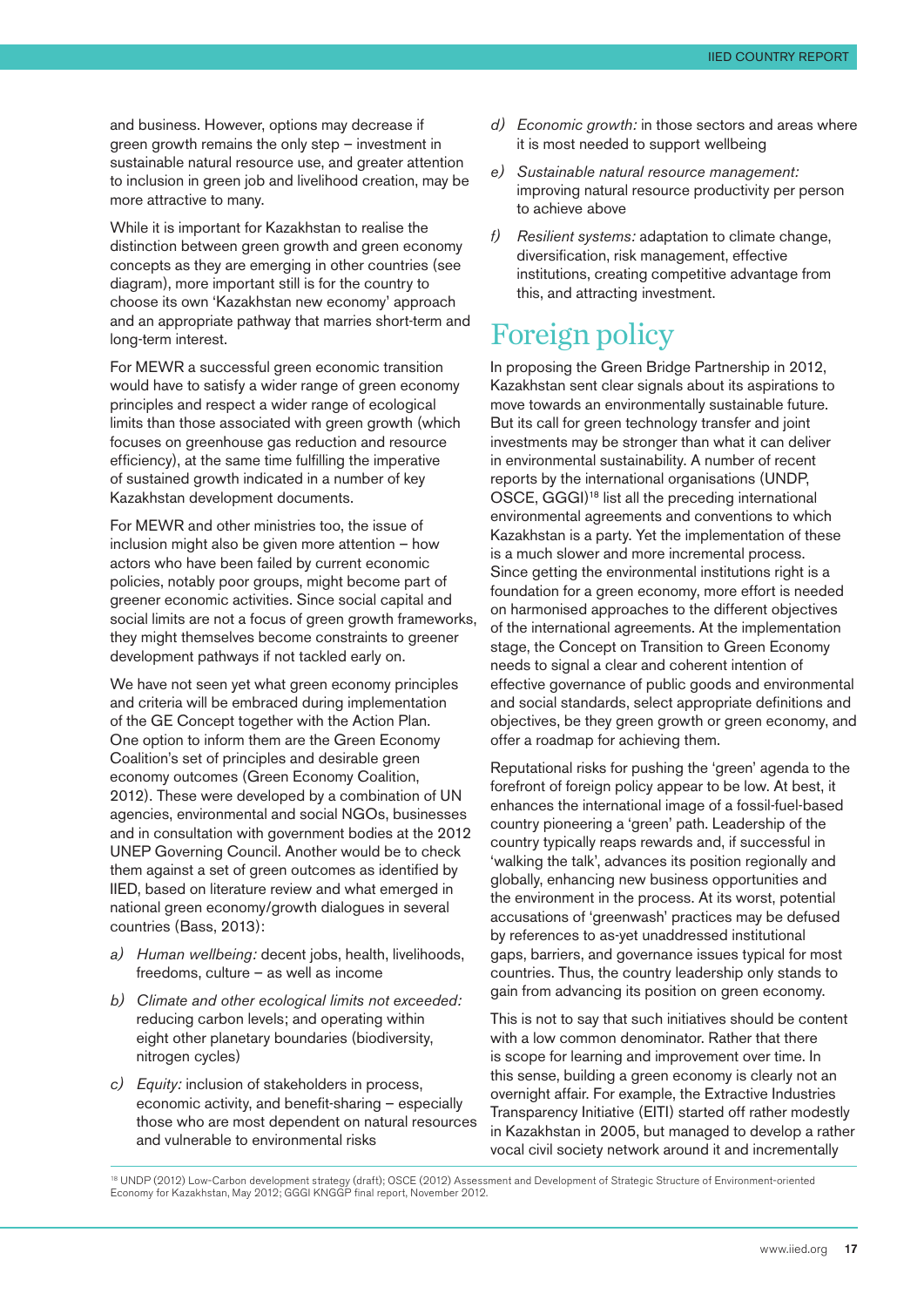<span id="page-17-0"></span>improve accountability. There is some critique of EITI's compartmentalisation of issues, level of political buyin, degree of civil society involvement and potential compromise, as well as uneven support from the government for the EITI agenda. But such arguments tend to be common to any multi-stakeholder process.

A successful green economy agenda is likely to include an even wider pool of stakeholders and civil society interests. This risks resulting in a heavily watereddown concept, even within government circles. Implementation of the GE Concept will need to prioritise concrete legislative wins (such as restructuring of tariffs and subsidies for energy and water, or green investment screening and incentives) in order to ensure its viability, as well as key sectors such as renewables, energy efficiency, water and waste where there is potential for progress.

## Investment in GE

Individual projects have characterised GE investment to date in Kazakhstan. In-depth discussions are needed with investors on the overall investment climate, and on the viability of specific incentives and financial mechanisms – domestic, foreign and international – to help the Concept on transition to green economy to become mainstream.

For green economy to take off, long-term shifts in investment patterns are required, often with a considerable upfront element. New and reliable financial mechanisms and incentives will be required to achieve this, and to ensure the long-term viability of both individual investments, as well as of government guarantees on rates and due process. That means there has to be a serious discussion by national economic, budget, tax, investment and environmental protection authorities on the nature of investment in GE, and what form it should take. What type of incentives should be introduced to induce producer and consumer willingness to pay for full environmental and social costs? What is the feasibility of environmental tax, carbon or energy tax and tariffs? How to ensure equity and fair distribution of costs, benefits and risks? What would be the social protection mechanisms for the vulnerable and marginalised groups?

The KNGGP has prepared, as part of its energy plan, scenarios for introduction of carbon tax and other energy scenarios, including the introduction of the Emissions Trading Scheme (ETS). While the introduction of a carbon tax has been a contentious subject and not well-received by stakeholders, the ETS is now being implemented and could be considered as a foundation of the climate change mitigation component of the Concept for transition to green economy.

Various experiments can be drawn upon, too, to examine the ways in which instruments can be introduced. For example, some World Bank and UNDP-funded pilot projects have enabled assessment of the effects of different scenarios of energy tariff increases. Government policy could not initially accommodate such increases, even though they served to guarantee returns on investments in renewables or energy efficiency. Nonetheless, over the next few years the tariffs did increase and there are further energy and water tariff restructuring measures in the near future.

## Government expenditure

To what extent can Kazakhstan government expenditures move away from activities that waste, overuse and degrade environmental assets (and that will make green investments less competitive) towards activities to improve efficiency and sustainable use?

As the KNGGP analysis of the Kazakhstan economy concluded, the present-day economy is heavily based on the predominant industrial development, with disproportionately higher subsidies in traditional economic sectors such as oil and gas. While this is a typical approach in resource-based economies, since the government has now decided to choose a greener path, that structure of subsidies (direct and hidden) will need to change. Otherwise, environmental and social programmes embedded and integral to the green economy will continue to struggle. Yet the GE Concept does not fully cover government expenditure reform and does not outline a path for restructuring of subsidies in key economic sectors.

One desirable approach would be the re-investment of government revenues from environmental payments by companies (for environmental degradation, pollution, lack of compliance) towards activities to improve efficiency and sustainable use of assets and environmental programmes. Few attempts have been made to introduce these, almost none of them succeeding. Another would be environmental screening in public procurement processes. However, despite much discussion on the subject when the rules on public procurement were being revised in 2009–2010, this has not been properly introduced either.

However, there are some indications in the new GE Action Plan that enabling conditions are being developed through support for projects on subsidies assessment and agricultural reform. Moreover, new opportunities are being developed for civil society and interested branches of government to raise questions of equity and sustainability of government expenditure and revenue, and of re-investment.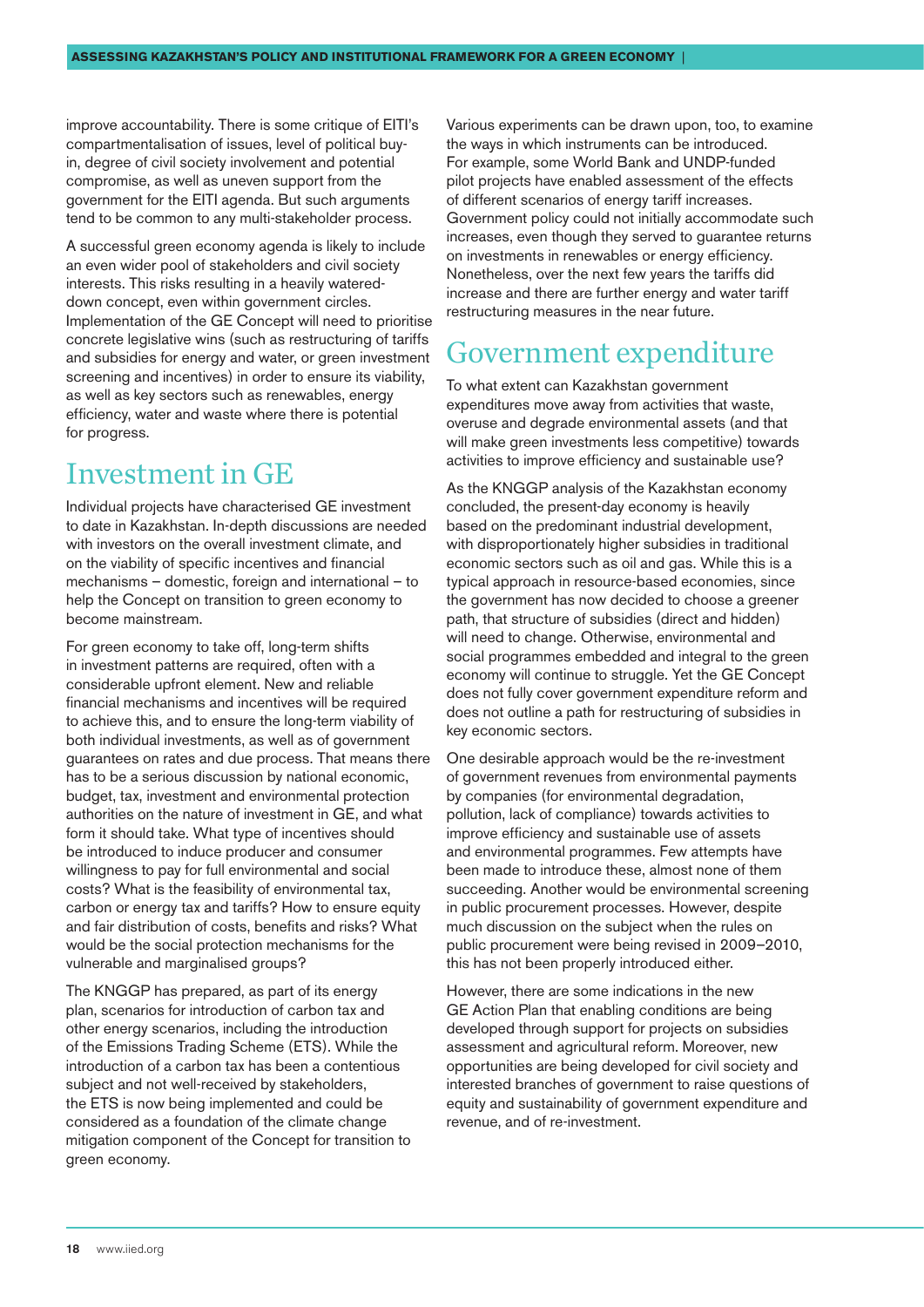<span id="page-18-0"></span>One major advance has been opening the national accounts and budget revisions to public scrutiny over the last decade. While reforms to the Tax Code have advanced significantly over the past few years to clarify a complicated system of tax regulation, there is still too much state autonomy to increase revenues in a variety of ways from the extractive sectors, especially mining, oil and gas. But major steps in terms of public finance monitoring have been made within the Extractive Industries Transparency Initiative (EITI) framework since 2005, and as part of the new Tax Code (2009) development. EITI is promoted as a global standard for managing revenues from natural resources with the aim of promoting revenue transparency in the extractive sector. Despite setbacks in achieving EITI-compliant status, Kazakhstan has already benefitted from the process by building the capacity of civil society to participate in public finance oversight. Originally, the EITI NGO coalition focussed on social investments by the major oil and gas operators. Now, it has significantly expanded its scope to the whole revenue management process. There is much cross-learning to be done in advancing this particular agenda between environmental NGOs, coalitions such as EITI and proponents of the GE Strategy.

The *Mazhilis* (lower chamber of Parliament) approved the draft Law on Local Governance in March 2013. This is designed to strengthen capacities of local communities to monitor local state budget spending, as well as encourage development of multi-stakeholder public and local community entities which can interact with the local and sub-regional authorities (*Akimats*). This legislation provides *de jure* support to public expenditure oversight and strengthens local governance and communities' participation. This Law is therefore one of the more promising government initiatives to deliver necessary institutional arrangements for ensuring good governance and accountability at the local to subregional and sub-regional to national axis:

*'The Law targets increasing role of the local population in the villages, townships, small cities and communities in the local decision-making through meetings and local community councils, based on the number of amendments to the Law on local state governance in the Republic of Kazakhstan on regulation of the order, formation and implementation of councils and meetings in local communities…There will be a mechanism for active involvement of local populations in the decisionmaking process over most vital issues…' Bakhytzhan Sagintaev, Minister of Territorial Development*<sup>19</sup>

### Pro-GE legislation

What legislative enablers are there in supportive of inclusive approaches to a green economy – economic activities that produce value from sustainable use of natural assets, and do not exceed ecological limits?

The Environmental Code (2007) introduced the principle of 'free prior and informed consent' (FPIC) 20 and the 'polluter-pays' principle, but they still require legislative enablers and amendments in order to be fully implementable. The draft Law on Local Governance, noted above, is one such enabler helping to institutionalise local participation in local economic development.

Kazakhstan is a signatory to the Aarhus convention, which commits to public involvement in environmental protection decision-making, access to environmental information, and access to justice in environmental matters. Sub-regional Aarhus centres have been established to address precisely such issues and provide an independent platform for discussion. They are most effective in supporting collaboration between local NGOs and *Akimats*, initiating community and business engagement and strengthening public discussion of hot environmental and social topics. Connecting this work with implementation of the new Law on Local Governance could become key to addressing accountability issues at the local to national levels.

Legislation is also being pulled together for essential shifts towards green energy and waste management. The new amendments to the Law on renewable energy sources (signed 2009, amendments 2011, 2012) packaged with stronger investment incentives are currently being discussed in *Mazhilis* (lower house of Parliament). If they pass through Parliament and apply in practice this year, they will serve as a positive signal for further green energy developments and promotion of green economy. Likewise, introduction of the comprehensive national waste management strategy and associated laws and regulations – currently at the early stages of development – will be a necessary component of the green economy package.

## Business models that fully integrate sustainability and equity concerns

Over the past few years, practically all large companies in Kazakhstan have adopted some kind of corporate

<sup>19</sup> Quoted from [www.zakon.kz/4548045-pravitelstvo-odobrilo-proekt-zakona-rk.html](http://www.zakon.kz/4548045-pravitelstvo-odobrilo-proekt-zakona-rk.html), March 26, 2013; [http://tengrinews.kz/kazakhstan\\_news/proekt-zakona](http://tengrinews.kz/kazakhstan_news/proekt-zakona-razvitiya-mestnogo-samoupravleniya-utverjden-pravitelstve-230744/)[razvitiya-mestnogo-samoupravleniya-utverjden-pravitelstve-230744/](http://tengrinews.kz/kazakhstan_news/proekt-zakona-razvitiya-mestnogo-samoupravleniya-utverjden-pravitelstve-230744/) Last accessed on May 13, 2013

<sup>20</sup> Establishment of conditions under which people exercise their fundamental right to negotiate the terms of externally imposed policies and programmes that directly affect their livelihood or wellbeing, to which they may give or withhold their consent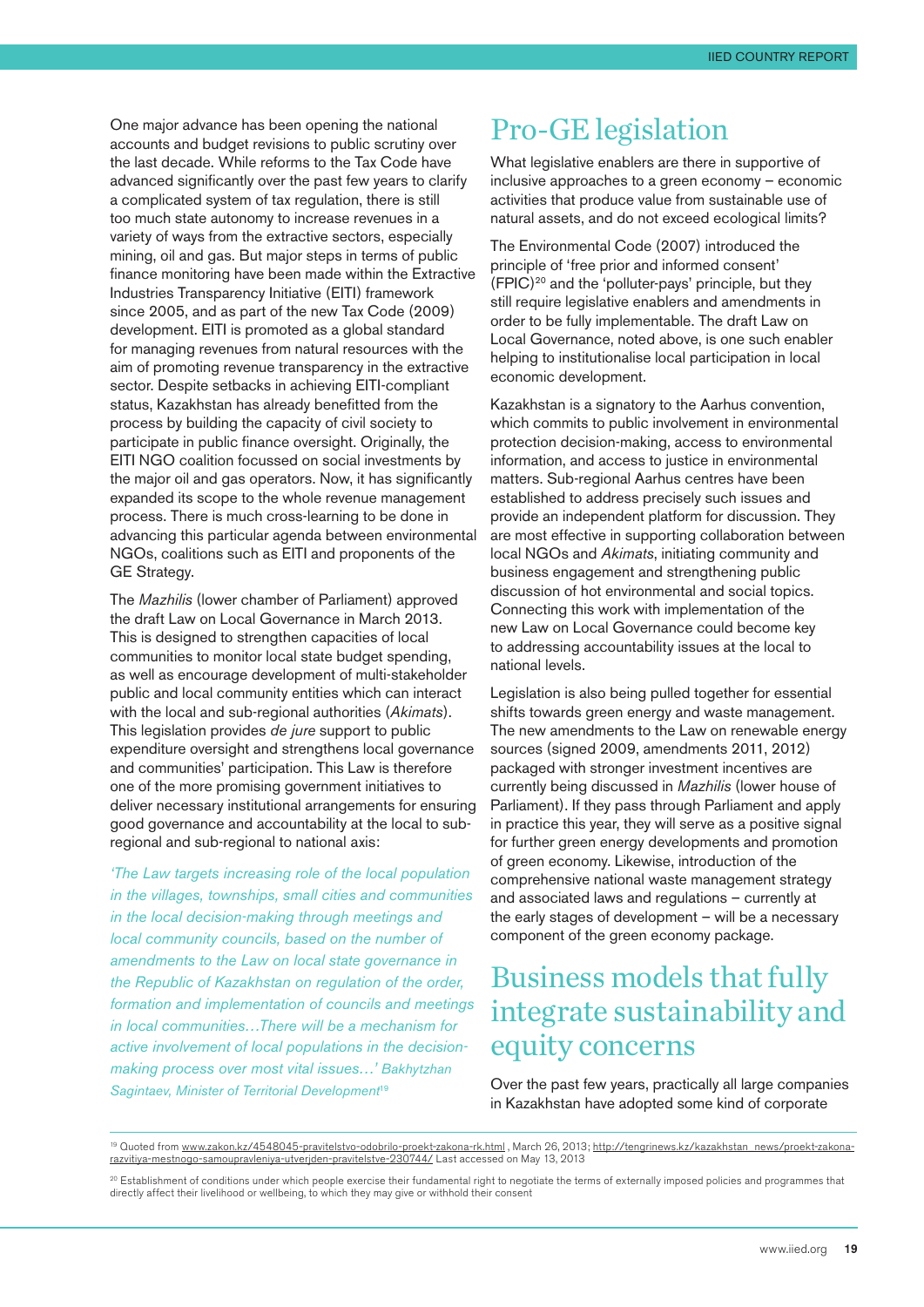responsibility vision, incorporating many of the corporate social responsibility (CSR) approaches in operation worldwide, including sustainability reporting, stakeholder engagement practices, and becoming more strategic about their social investment portfolios.

Over the last five years, the government of Kazakhstan has encouraged formation of public-private partnerships (PPPs) in order to boost investment and learning. Advanced local content legislation and policies were introduced to ensure increased access of local contractors and suppliers to larger investment contracts and oil and gas exploration activities with general contractors. Introduction of environmental screening in the sub-contracting process for extractive and other industries is slowly getting under way. Rules on public procurement have incorporated elements

of environmental screening, but the employed criteria will need to be strengthened, prioritised and better enforced, in order to have a tangible impact; there are inter-sectoral and regulatory contradictions which the GE Strategy should address, removing gridlocks and avoiding over-regulation.

Developing a business case for green economy in a country, where the entire economy is dominated by the extractive industry and its interests, is a challenging task. Such a business case would need to include incentives for altering 'business-as-usual' practices in the extractive sectors. Some of the advances could include sustainable gas utilisation, investment and diversification in the renewables sector and integration of advanced clean technologies in the core business practice – see Box 2.

#### Box 2: New opportunities for greening the extractive sectors

#### **Renewables**

Despite superficial perceptions that there are contradictions between oil and gas (O&G) business and renewables, over the 2000s many O&G companies have increased investments in RES.<sup>21</sup> Some advantages of moving early into this field include the ability to influence regulatory standards and practices, better positioning for energy market transitions, reputational benefits for both companies and host communities, and enhanced public image overall.

Typical applications of renewables include electricity generation, heating/cooling and liquid transportation fuels. For O&G companies, the most promising initial engagement results in remote off-grid applications, where typically they operate. Company activities can include leveraging core competencies, investment in R&D and specific projects, venture funds and advocacy. Challenges include RES integration in standard O&G engineering practice, competing for capital against higher-return projects, and lack of RES technical expertise. The National company KazMunaiGas, in collaboration with key investors (under the auspices of KazEnergy Association) could develop a strategic focus in this area, leading some of the work close to core business competencies.

#### Gas utilisation

Kazakhstan has made significant efforts in reducing gas flaring and participates in the World Bank-led Global Gas Flaring Reduction Partnership. However, the next obvious targets, namely increasing gas utilisation for local development benefits, while reducing environmental impact and GHGs emissions, present some challenges.

Typically, larger companies can afford the best practice technologies, and rapid and effective implementation, possibly even developing gas-to-power schemes in order to deliver electricity to remote local communities. Monitoring of the smaller and mid-size companies, as well as remote locations still remains a significant barrier. Re-investment in more sustainable practices will require more local and national advocacy, as well as appropriate policy foundations, which both the national companies and investors are well-positioned to promote and apply. The January 2012 Law on Gas and Gas Supply started to cover preconditions for establishing a unified gas system in Kazakhstan, increasing government oversight and control of the sector. Further development of regulations in the gas sector could usefully address those issues directly.

*Sources: Pembina Institute (2013) Renewable energy opportunities in the oil and gas sector; [http://livingearth.org.](http://livingearth.org.uk/projects/gas-to-power/) [uk/projects/gas-to-power/](http://livingearth.org.uk/projects/gas-to-power/); [http://web.worldbank.org/WBSITE/EXTERNAL/TOPICS/EXTSDNET/0,,contentMD-](http://web.worldbank.org/WBSITE/EXTERNAL/TOPICS/EXTSDNET/0,,contentMDK:22949562~menuPK:64885113~pagePK:7278667~piPK:64911824~theSitePK:5929282,00.html)[K:22949562~menuPK:64885113~pagePK:7278667~piPK:64911824~theSitePK:5929282,00.html;](http://web.worldbank.org/WBSITE/EXTERNAL/TOPICS/EXTSDNET/0,,contentMDK:22949562~menuPK:64885113~pagePK:7278667~piPK:64911824~theSitePK:5929282,00.html)* 

<sup>21</sup> US-based companies invested approx \$9bln in wind, solar and biofuels – about 20% of the total US investment in RES in the same period of 2000–2010 [\(www.iogawv.com/Resources/Docs/2011\\_api\\_ghg\\_investment.pdf](http://www.iogawv.com/Resources/Docs/2011_api_ghg_investment.pdf) )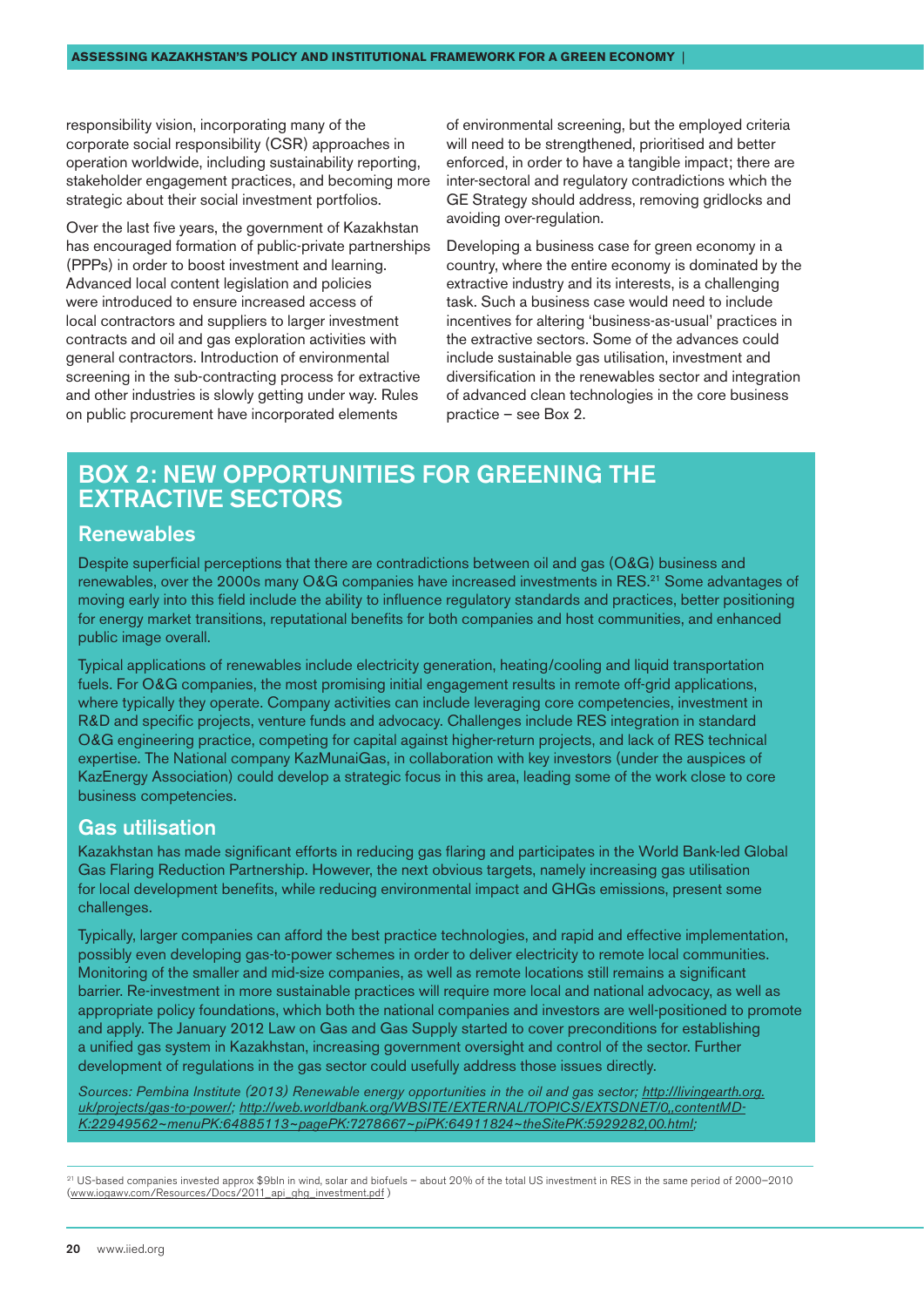<span id="page-20-0"></span>The KazEnergy Association is involved in the discussions around the emissions trading scheme (ETS) implementation, 'green' technologies development and applications, and business sustainability concerns. Such discussions are not typically open to the wider public and do not include much cross-sectoral sharing; but they do indicate increasing the interest and opportunities for the business community to broaden the national debate on sustainability and 'greening' options.

But green economies are not made by large businesses alone. Another potential driver is those small and medium enterprises (SMEs) that have a green and innovative focus in their business model. Provided with well-supported legislation and initial state support in support of renewables, SMEs have great potential to blossom in Kazakhstan, spurring innovation and creative PPP solutions. Referenced in numerous UNDP reports (based on the Wind Power Market Initiative supported by GEF/UNDP over the last decade), European Commission research findings, World Bank and EBRD advisory, and recently by the MINT RK and Samruk-Kazyna, if this business development opportunity is to really take off, it requires well-crafted investment pilots guaranteed by the State and supported by legislation.

#### Civil society actors

Civil society in Kazakhstan does not have a longstanding tradition of being independent in relation to economic issues, and particularly regarding the extractive sector. There is a widespread perception that NGOs tend at least to be politically-associated, or indeed effectively 'spin-offs' of the governing or opposition political groups. In addition, there are locally affiliated entities that represent and are being funded by the international NGOs; here, donor-dependence and lack of indigenously-driven funding streams are a big constraint on civil society development.

Kazakhstan is not alone in its civil society being integrated into the political establishment. Government tends to select more compliant 'civil society' representatives from industry associations, parliamentary groups, party affiliates, or even specific individuals who represent specific government or industry interests. Quasi-NGOs have been established with the specific purpose of participating in an externally-driven multi-stakeholder process, where in practice they represent little more than the aligned interests of the government or industry groups. Where the transition to an inclusive green economy is inescapably a multi-stakeholder affair, the process of legitimacy and impact can be considerably undermined if the representation is co-opted by government or industry groups.

In countries with relatively high corruption indices – such as Kazakhstan – truly independent NGOs would insist on sources of finance for their participation in sensitive and controversial initiatives to be independent of government or vested interests, precisely to avoid negative perceptions and/or accusations of their being influenced or co-opted by the government. For example, revenue transparency is a hot topic with considerable social relevance, and is highly politicised and contested between the government and members of opposition. Involvement of civil society groups as watchdogs in monitoring the oil revenue stream has been a very challenging process, making slow progress. Despite the advances of EITI (see above), the monitoring role of civil society is generally regarded with suspicion and presented with numerous barriers from the industry and the government. Typically, it involves a high level of paperwork, time and resources spent on proving the validity and credentials of the civil society organisations (CSOs), as well as the capacity to penetrate multiple links in contracting chains – all of which requires the type of technical and administrative sophistication and perseverance on behalf of CSOs that is limited to a handful of organisations. These tend to be international NGOs or stronger government counterparts. An important measure then becomes to what extent such CSOs represent or coalesce with the local and regional interests and concerns, which is typically resolved with those organisations closest to the regional authorities.

Despite such trends, there are socio-environmental coalitions and NGOs in Kazakhstan with a longstanding history. They have been successful in campaigning against radioactive waste disposal and Caspian degradation, and have been effective in their engagement with legislators. These NGOs have the capacity to organise and promote green economy principles ensuring (despite limitations) public discussion of the newly emerging policy documents, such as the GE Concept, as long as they are provided with such an opportunity. That opportunity might be to organise an effective accord with the MEWR and the cross-sectoral body in charge of the GE Concept implementation. The Council on Sustainable Development under the Prime Minister is expected to be revitalised and its mission strengthened to contribute to the GE Concept implementation unless an alternative coordinating mechanism is established. Such a partnership should be expanded to include progressive academia and the teaching establishment, as direct routes to identifying the best policy mainstreaming solutions and improving both economic and environmental education.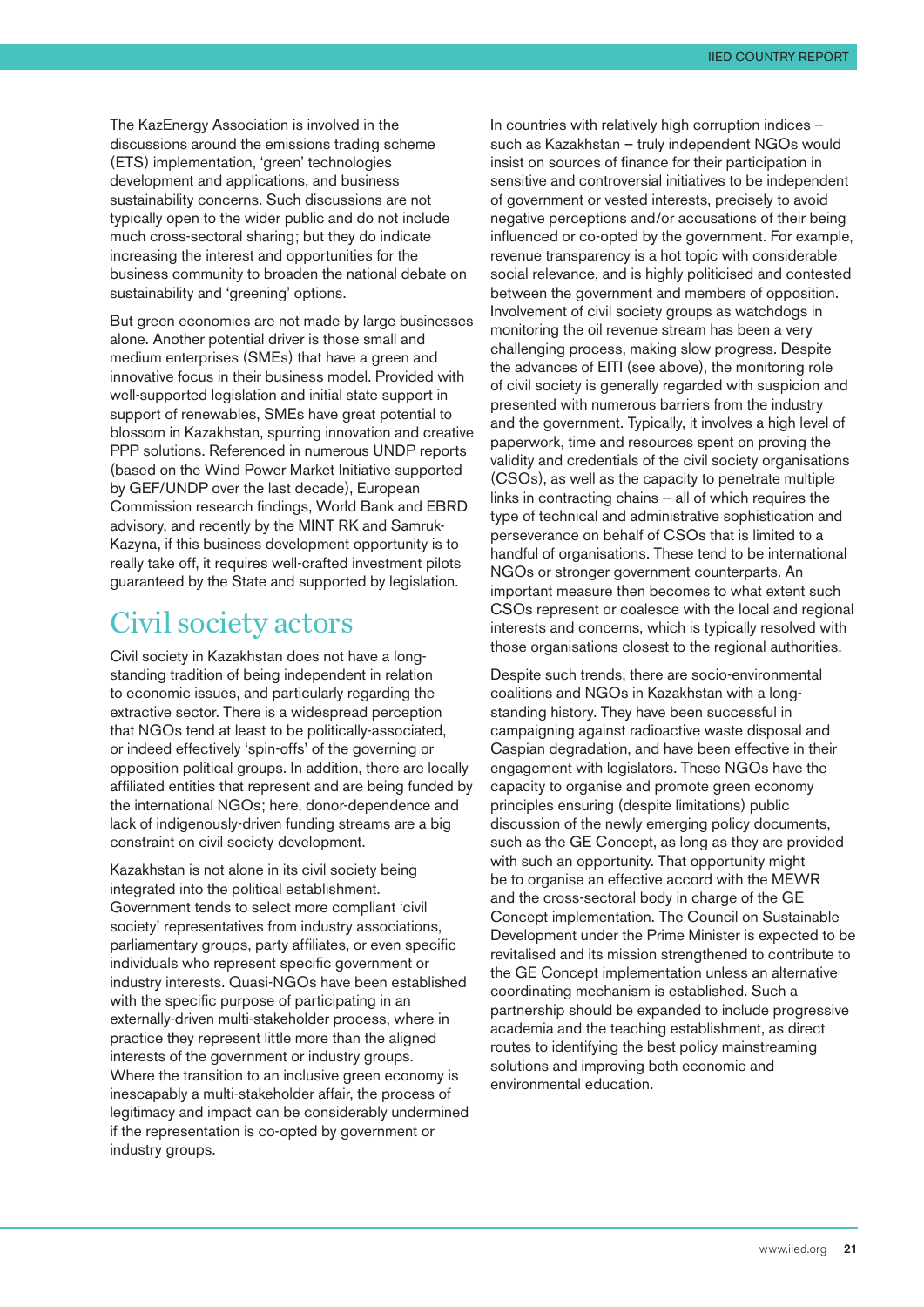## <span id="page-21-0"></span>A closer look at core green economy mainstreaming mechanisms

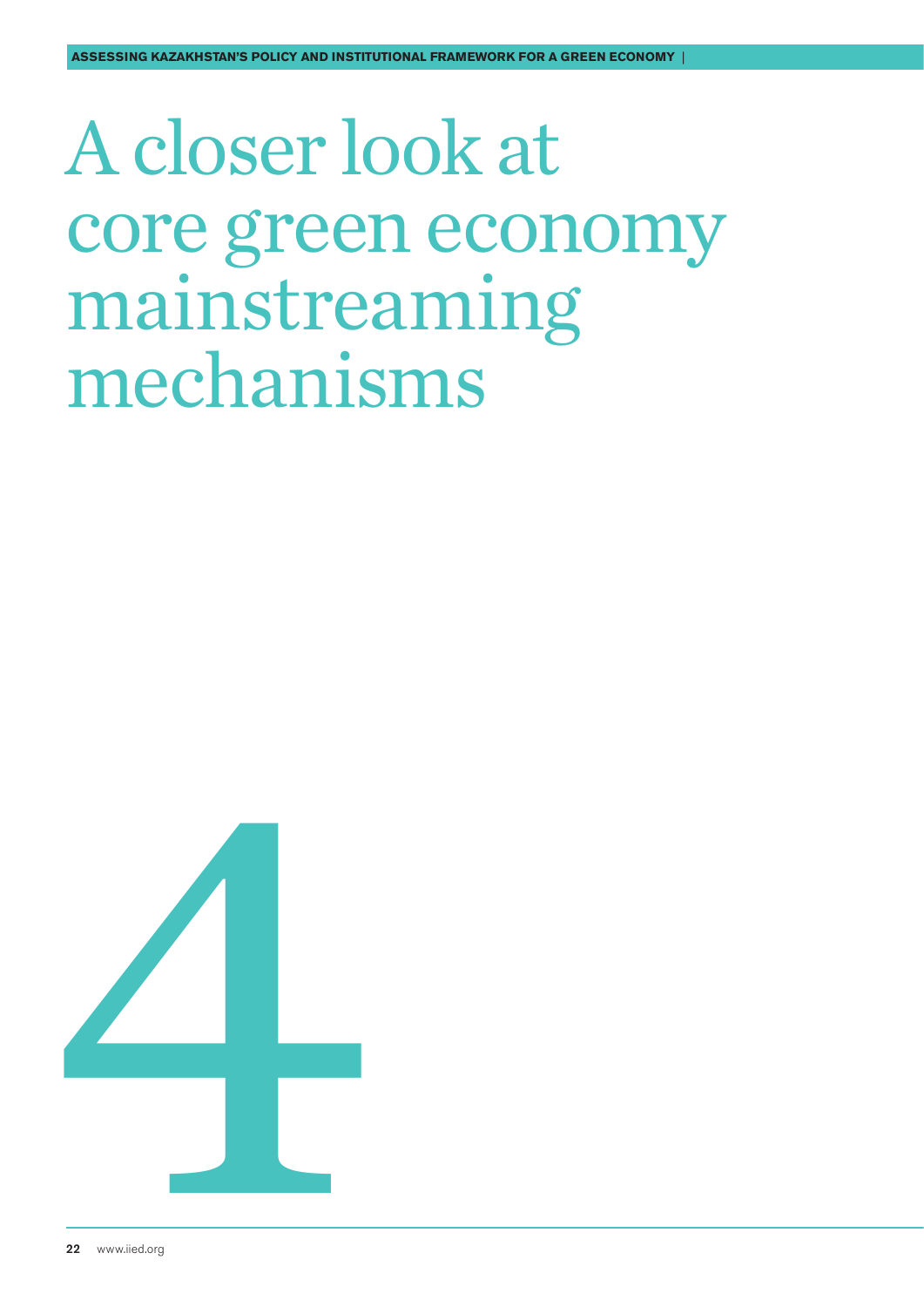<span id="page-22-0"></span>We suggest that four basic mechanisms are particularly valuable as foundations for mainstreaming green economy – a multi-stakeholder planning and review forum, strategic environmental assessment, reviewing public expenditure through a 'green' lens, and green accounting:

## Multi-stakeholder debate, planning and review forum

A high level of inter-agency cooperation is vital in driving the green economy agenda. The existing Council on Sustainable Development (CSD) is tasked with addressing sustainability policy in Kazakhstan and regional sustainability concerns in collaboration with other Central Asian states. It has credibility, crosssectoral outreach and good potential to strengthen its mission. However, CSD has not been instrumental at influencing economic and financial decisions in Kazakhstan. The new GE Concept could provide both an impetus for strengthening the CSD, and some of the tools to enable it to really address economic and sectorwide governance.

If CSD is ultimately unable to ensure good inter-agency cooperation, an alternative coordinating body, such as a State Commission or Council under the President, would still need to have strong backing from the key economic and social interests if it is to be successful in transforming the economy.

The Concept on transition to sustainable development (2006) and the earlier Concept on Environmental Security (2003) constituted attempts to get backing from economic and social interests for environmental initiatives. But without proper follow up and developed legislative framework, those concepts were ultimately shelved, with some elements absorbed into a new programme *Zhasyl Damu ('green development/ growth')* which itself is currently struggling. One of the primary reasons is the cross-sectoral nature of such programmes, which is impossible to tackle without also ensuring the implementing agency's (MEWR) regulatory capacity over the resources it is supposed to protect, and gaining it sufficient institutional influence to engage key institutions. The October 2013 transition from MEP to MEWR (i.e. getting water resources under the jurisdiction of the environment ministry) is one of the most recent outcomes of the GE Concept development process, resulting in strengthened capacity and influence of the Ministry over this most essential resource.

We therefore suggest that fundamental work on resource and public goods regimes is a prerequisite to green economy transition. To do this, implementation of the new GE Concept should specifically work out the most synergetic basis for cooperation between

particular agencies – in learning, in action and in investment. For example, in South Africa, the National Sustainable Development Strategy was followed by a Green Economy Accord where different players made green economy commitments to influence their own constituencies; for example local government committed to changing procurement policies, and business to improved CSR and transparency practices. There are precedents in Kazakhstan: for green energy, green technology, or low-carbon development, business, financial and environmental interests are increasingly being brought together. This is perhaps best represented by the working group between the MINT and MEWR with participation of Samruk-Kazyna, Innovation Fund, and key resource ministries.

## Strategic environmental and social assessment

Strategic Environmental Assessment (SEA) provisions are being reviewed with a view to their full integration into the Environmental Code, which has not yet fully covered SEA regulation. Even though Environmental Assessment is mandatory, much discussion around SEA continues to focus on the precise types and extent of environmental and social factors to include in the assessment methodology, criteria and implementation process. Evaluation of the SEA results and follow up requires additional enforcement and monitoring capabilities too.

Screening major investments and development systematically against environmental and social factors has to be done transparently with public oversight. Currently, it is not as accessible a process as it should be. Moreover, depending on the nature of investments, security considerations (legislated to apply to a wider range of development) prevent public disclosure of the pre-feasibility assessments. However, discussions around SEA screening point to general government openness and willingness to further regulate this process in order to more effectively utilise results.

## Public expenditure review

In public budgeting and in reviewing public expenditure, a routine set of questions should be mandated on environmental spending, costs, benefits, sensitivities and risks across all sectors. To kick this off, a public *environmental* expenditure review, or PEER, can be highly effective (a one-off review might be institutionalised and regulated following a pilot exercise). Many pre-requisites for a PEER are in place such as the emerging new Law on Local Governance, the MEWR which, in coordination with the Ministry of Finance and Ministry of Territorial Development, can have a higher capacity to monitor expenditure, better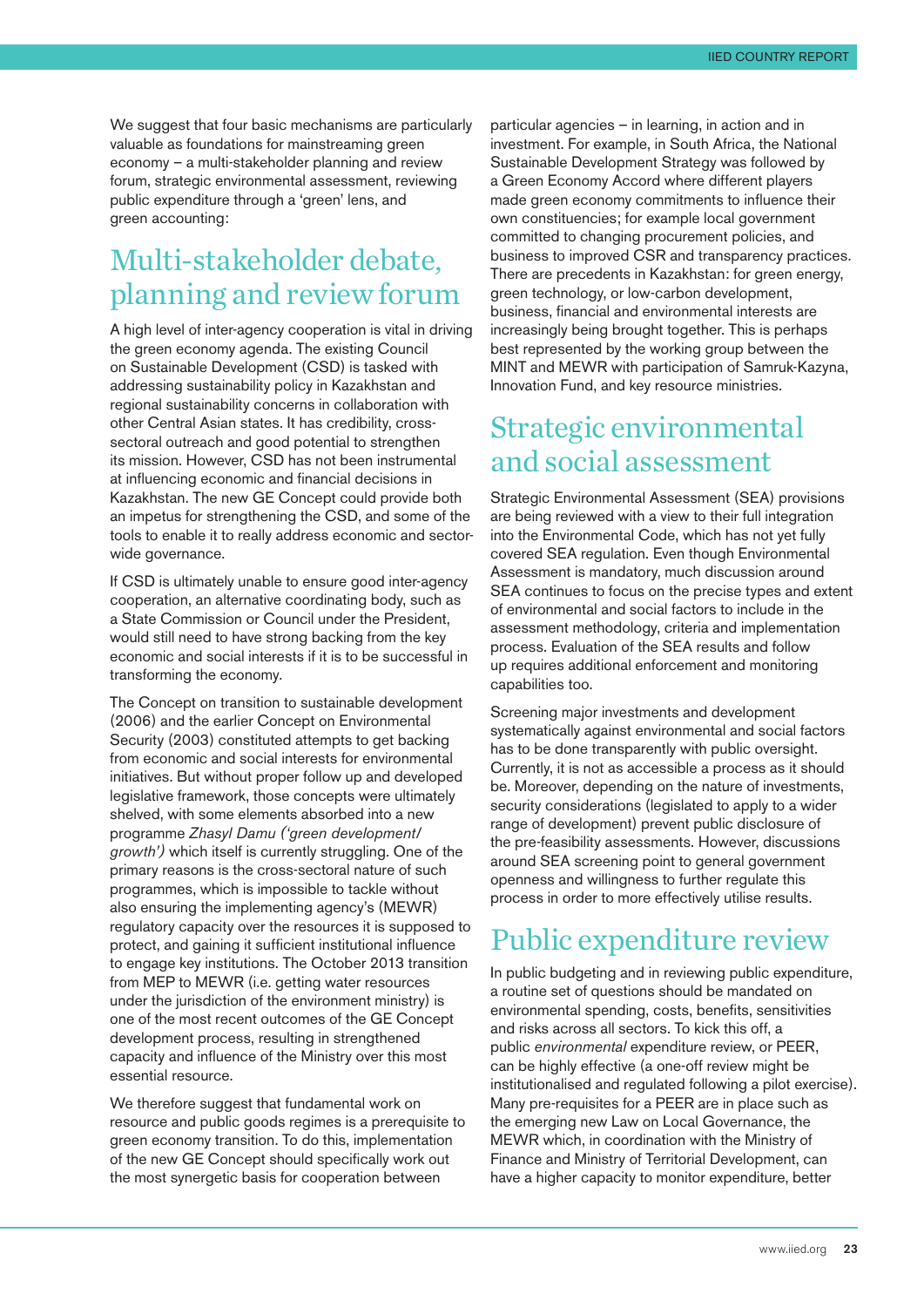<span id="page-23-0"></span>reporting from the companies on environmental and social spending, as well as capable CSOs with local community ties who can offer public scrutiny. This can be done in coordination with the process of applying the EITI standard.

The comprehensive application of PEER would clearly signal a change in the budgetary review process, and provide a necessary step to 'greening' accounts, introducing budget coding for the kinds of priority environmental/green activity which need to be systematically incentivised and tracked.

### Accounting for development: green accounting processes and alternative development measures

If a green economy entails managing, building and making highest-value use of the portfolio of Kazakhstan's natural and associated human and social capital, then accounting for the stocks and flows of that capital will be crucial. This kind of 'green accounting' complements GDP. It is now agreed under the UN framework System of Environmental Economic Accounts. A major programme, WAVES (Wealth Accounting and Valuation of Ecosystem Services) is currently being implemented by the World Bank and many partners to help countries develop a green accounting system that best suits their needs.<sup>22</sup>

Green accounting is not entirely new to Kazakhstan: one of the first attempts to introduce a wider range of environmental and social protection indicators into Kazakhstan's national accounting practices was undertaken in 2008. Although that pilot did not go beyond narrow theoretical exploration at the time, it constituted an attempt by the Ministry of Economic Development to broaden the dialogue on alternative development measures 'beyond GDP', supported by UNESCAP. In the light of the new GE Concept, lessons from that exercise should be incorporated by the MEWR in the provisions for green accounting practices.<sup>23</sup>

<sup>22</sup> [www.wavespartnership.org](http://www.wavespartnership.org)

<sup>&</sup>lt;sup>23</sup> There are many hidden precedents for a green economy in Kazakhstan. Unfortunately, lessons learnt from the numerous donor-funded projects and pilots are frequently lost, or shelved by different jurisdictions and host agencies, and end up unprocessed and inaccessible to the developers of new concepts and strategies. This leads to 'reinvented wheels', repeated mistakes and contradictory initiatives. The government body tasked with green economy transition would benefit from capturing and processing outcomes and lessons from relevant projects more systematically.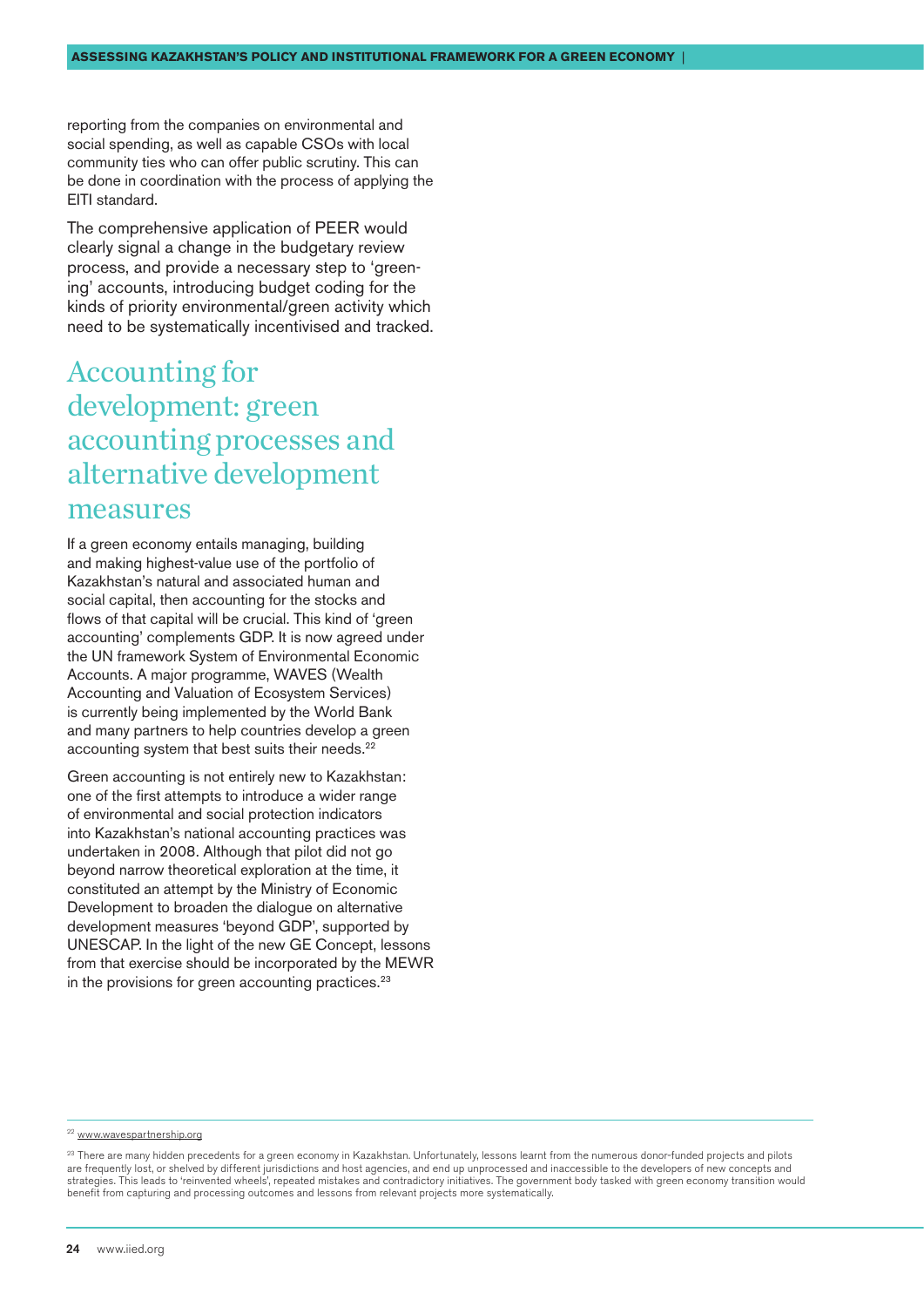## <span id="page-24-0"></span>A closer look at core green economy policies and instruments

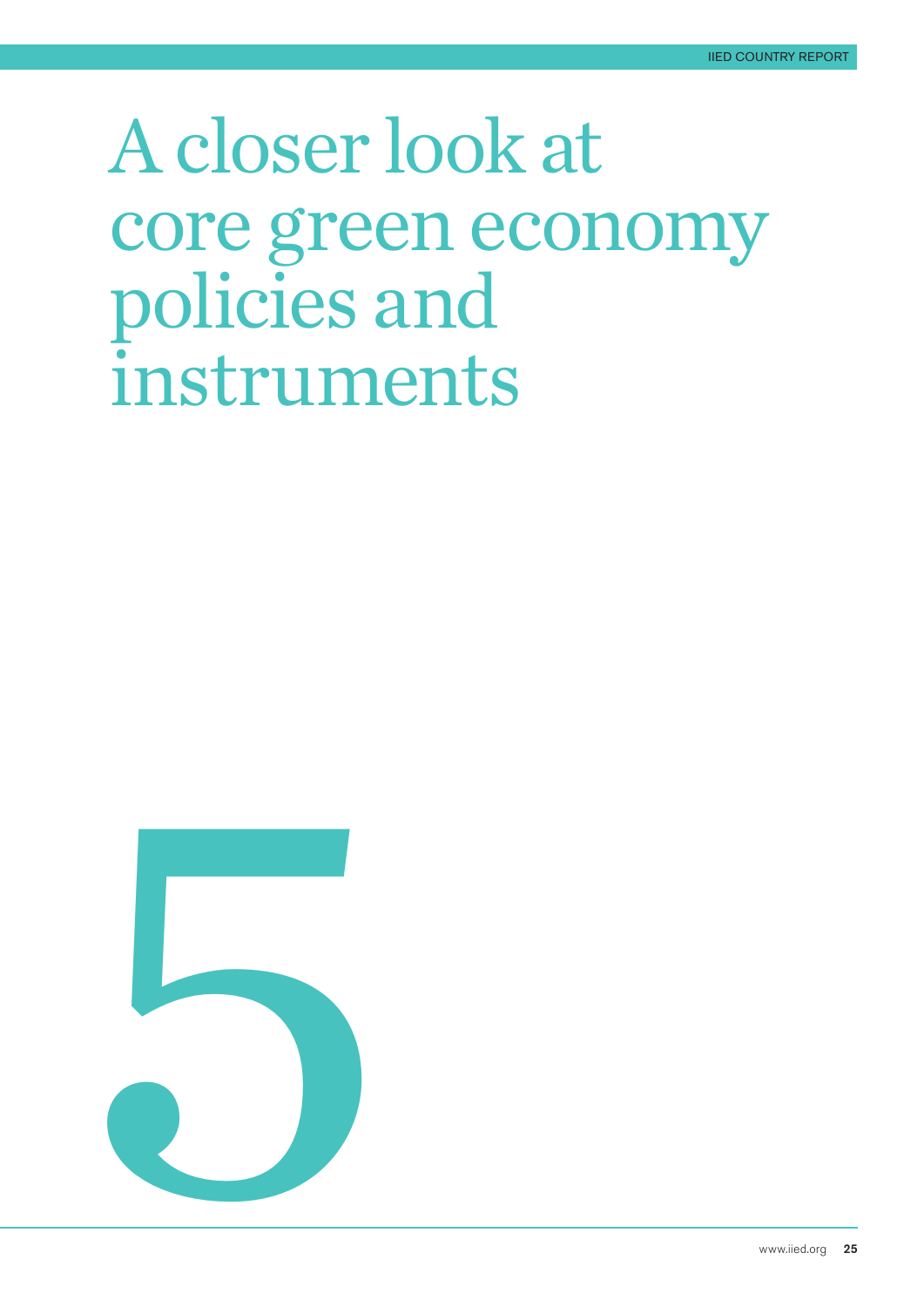Eight basic policies have been identified by the OECD, with the advice of IIED, as being particularly valuable for making the shift to inclusive green economies (OECD, 2013). The table briefly identifies where Kazakhstan already has experience of them, and their potential:

Note, however, that Kazakhstan's green economy policy framework should not necessarily be limited to the above. For example, we have also identified that *environmental insurance and environmental liability insurance,* especially in connection with large infrastructure and extraction projects, require extensive legislative coverage and constitute an important gap.

#### Table 1 Eight policies for inclusive green economies

| <b>GG Policy 1:</b><br>Payments for<br>ecosystem services<br>(PES)                                               | PES potentially provides land users with a financial incentive to manage the land in ways<br>that will also provide ecosystem services such as watershed protection, carbon storage<br>and biodiversity management. Funds may be transferred by government, or by businesses<br>through a market mechanism.                                                                                                                                                                                                                |
|------------------------------------------------------------------------------------------------------------------|----------------------------------------------------------------------------------------------------------------------------------------------------------------------------------------------------------------------------------------------------------------------------------------------------------------------------------------------------------------------------------------------------------------------------------------------------------------------------------------------------------------------------|
|                                                                                                                  | Many GE programmes including the Green Bridge Initiative recommend piloting PES. The<br>principal pilot programme promoting PES in Kazakhstan is implemented by CAREC. Still<br>in pilot phase, the results will likely be integrated into a package of amendments to the<br>Environmental Code, which will enable scale-up of pilot approaches.                                                                                                                                                                           |
| GG Policy 2:<br>Sustainable<br>government<br>procurement                                                         | Sustainable government procurement enables government to shift markets towards<br>sustainability by preferentially buying infrastructure, goods and services that are produced<br>through environmentally- and socially-sound methods.                                                                                                                                                                                                                                                                                     |
|                                                                                                                  | Rules of public procurement have been under revision in Kazakhstan over 2009-2011<br>but have introduced criteria relevant to GE. The Tax Code and budgetary review are<br>also undergoing transformation. This will require coherent and systematic follow-up, pilot<br>practices in key selected areas, system design and enforcement.                                                                                                                                                                                   |
|                                                                                                                  | Although transparency and corruption are inherent problems in any sustainable<br>procurement regime, this is one of the most promising areas for pioneering best practice.                                                                                                                                                                                                                                                                                                                                                 |
| GG Policy 3:<br>Subsidy reform -<br>away from 'brown'<br>subsidies of for<br>example fossil<br>fuels, towards GE | Subsidies entrench 'brown' practices and are inadequate for 'green' practice. But the<br>reform of subsidies, especially those that are in effect hidden, is a difficult area given<br>vested interests.                                                                                                                                                                                                                                                                                                                   |
|                                                                                                                  | Improving information and transparency can be a useful first step: here, the OECD has<br>initiated a study of subsidies in Kazakhstan, the results of which would be beneficial for<br>comprehensive subsidy reform in the energy and extractive sectors, as well as agriculture.                                                                                                                                                                                                                                          |
|                                                                                                                  | Agriculture came under scrutiny in the context of incomplete reforms in the mid-2000s,<br>which are directly linked with water supply sustainability problems. We are likely to see<br>significant restructuring in this sector.                                                                                                                                                                                                                                                                                           |
|                                                                                                                  | The extractive sector is the leading force of the current economy. Even after significant<br>regulatory changes of 2010-2011, a closer assessment of the oil, gas and mining<br>subsidies in Kazakhstan has not yet been done. A starting point could be to initiate a study<br>similar to the IISD-WWF assessment of government support for upstream oil and gas<br>activities in Russia. <sup>24</sup>                                                                                                                   |
| GG Policy 4:<br>Environmental<br>taxes/<br>environmental<br>fiscal reform                                        | Where environmental assets are increasingly scarce, public environmental hazards are<br>increasingly damaging, and the distribution of costs, benefits and risks is biased to richer<br>groups, fiscal reform is warranted. It can also result in higher government revenues for<br>resource rents.                                                                                                                                                                                                                        |
|                                                                                                                  | The introduction of environmental taxes in Kazakhstan was considered in 2009 during<br>the preparation of the new Tax Code. However, their application has been postponed.<br>The proposed green revenue re-investment schemes present a rather long-term prospect,<br>requiring some preparatory steps and investment in capacity. The introduction of a GE<br>Concept for Kazakhstan is therefore the right time to complete the reform of taxation away<br>from taxing 'goods' towards taxing 'bads' such as pollution. |

24 Gerasimchuk, I. (2012) Fossil Fuels – At What Cost? Government support for upstream oil and gas activities in Russia. WWF-Russia and IISD.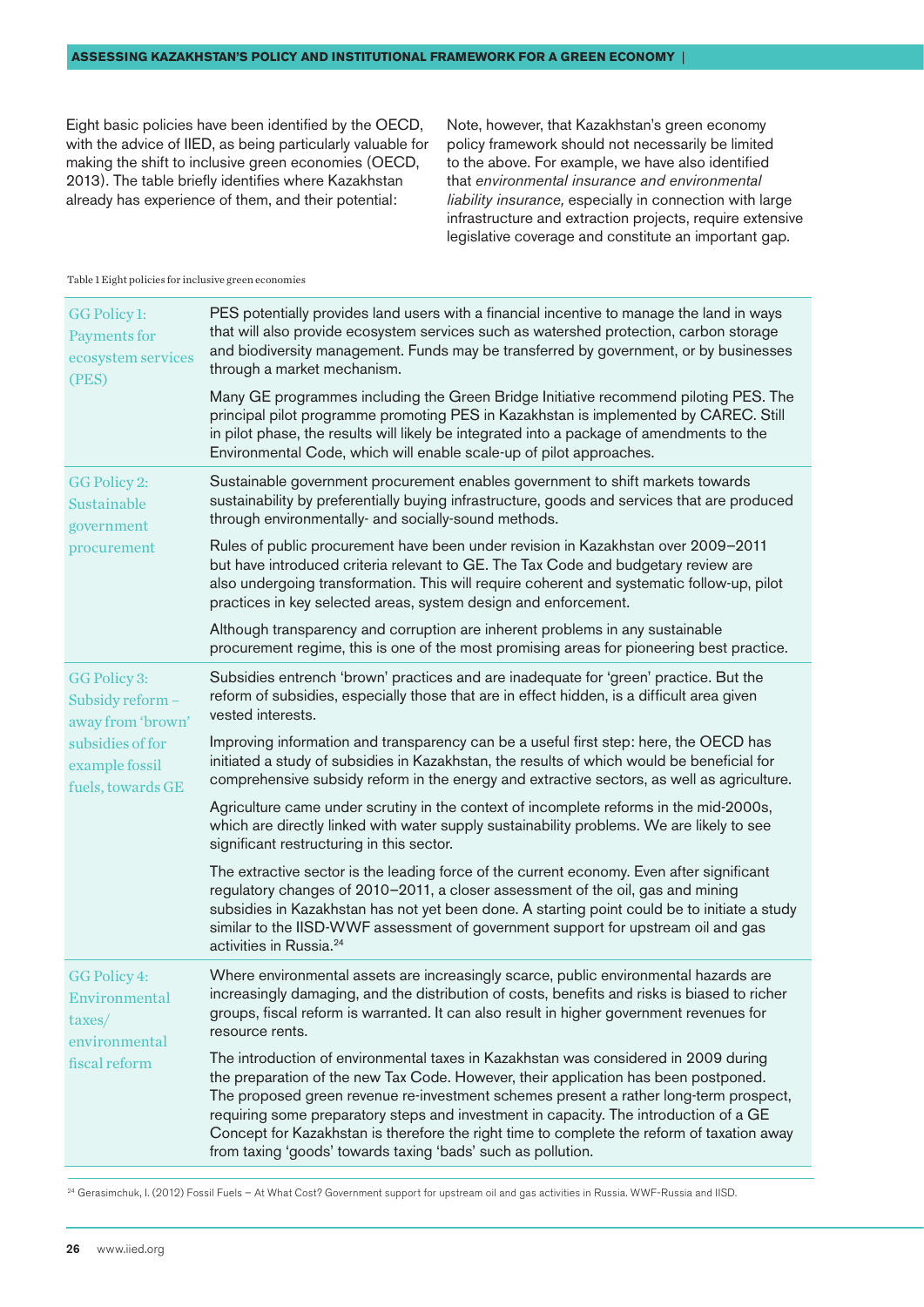| <b>GG Policy 5: Green</b><br>energy investment<br>frameworks and<br>incentives | Real financial and investment incentives are required to cover the short-term costs<br>and risks of a shift to greener energy systems. While incentives for renewables are<br>clearly needed, they are best coupled with nearer-term possibilities for bringing cleaner<br>technologies for fossil fuel extraction practices.                                                                                                                                                                                             |
|--------------------------------------------------------------------------------|---------------------------------------------------------------------------------------------------------------------------------------------------------------------------------------------------------------------------------------------------------------------------------------------------------------------------------------------------------------------------------------------------------------------------------------------------------------------------------------------------------------------------|
|                                                                                | This is where Kazakhstan has made considerable progress, preparing the foundations<br>and building up donor support (if not yet the full investment needed) over the last decade.<br>Indeed, the necessary provisions look most likely to pass through the Parliament and be<br>supported by the leadership, despite some opposition from parts of the fossil fuel lobby.                                                                                                                                                 |
| GG Policy 6:<br>Certification<br>of sustainable                                | Certification can give independent assurance to the market that goods and services are<br>produced in green and inclusive ways. As such, it acts as a driver towards green activities.<br>It is increasingly important in food and forestry markets globally, though not yet in energy.                                                                                                                                                                                                                                   |
| production and<br>trade                                                        | Certification is being implemented at a pilot scale in Kazakhstan with applications in<br>agricultural and dairy production, and gradually expanding into other areas. Well on its way<br>to become more widely accepted and at least incrementally practiced, this would require<br>significant development of public and producer education on sustainable production and<br>consumption modalities, responsible consumer behavior, and investment in capacity-<br>building for both large national companies and SMEs. |
| <b>GG Policy 7: Green</b><br>innovation policies                               | The shift towards greener production and consumption patterns is often enabled only<br>when there are breakthroughs in hard (technology) and soft (institutional) innovation to<br>improve resource efficiency and reduce 'footprint'.                                                                                                                                                                                                                                                                                    |
|                                                                                | This is one of the components for the new Industrial-Innovation Strategy (MINT). The hope<br>is to address this more comprehensively with the GE Concept implementation, notably<br>analyzing government subsidies, creative partnerships and technology transfer schemes so<br>that they can lead to improved innovation policies.                                                                                                                                                                                       |
| GG Policy 8:<br>Policies in support<br>of inclusive green<br>social enterprise | Social enterprises can prove to be an effective way to develop, test and roll out technology<br>that enables SMEs and the informal economy to contribute to green growth. For example, a<br>social enterprise in India has directly contributed to the creation of 1 million green jobs.                                                                                                                                                                                                                                  |
|                                                                                | Social enterprise corporations initiated in 2008 were tasked to incorporate green<br>components. However, it has been difficult to assess their effectiveness due to lack of<br>transparency and oversight. Re-assessment under the GE Concept implementation could<br>establish a clear role for the future.                                                                                                                                                                                                             |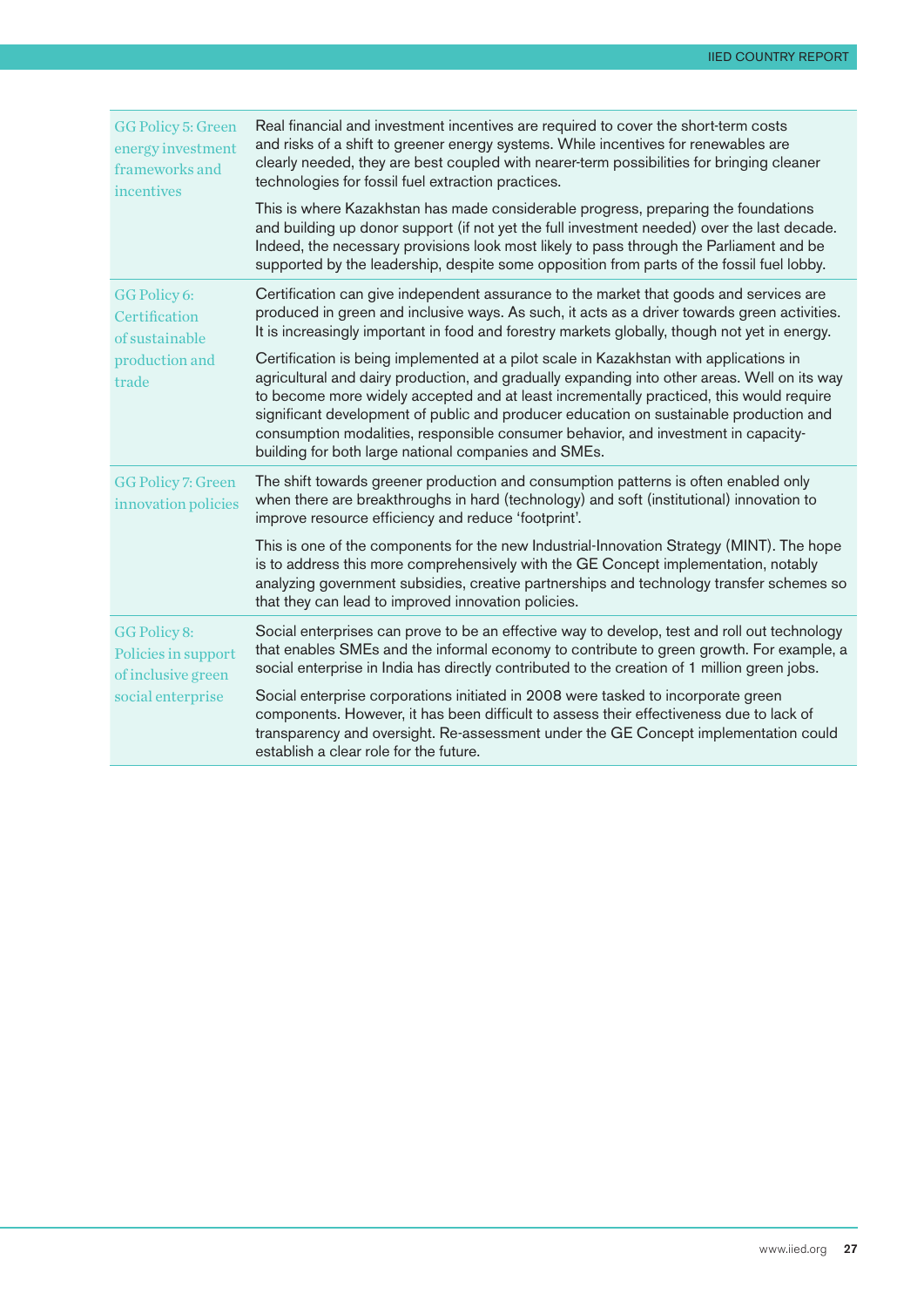## <span id="page-27-0"></span>Conclusions Kazakhstan's path to 'greening' the national economy

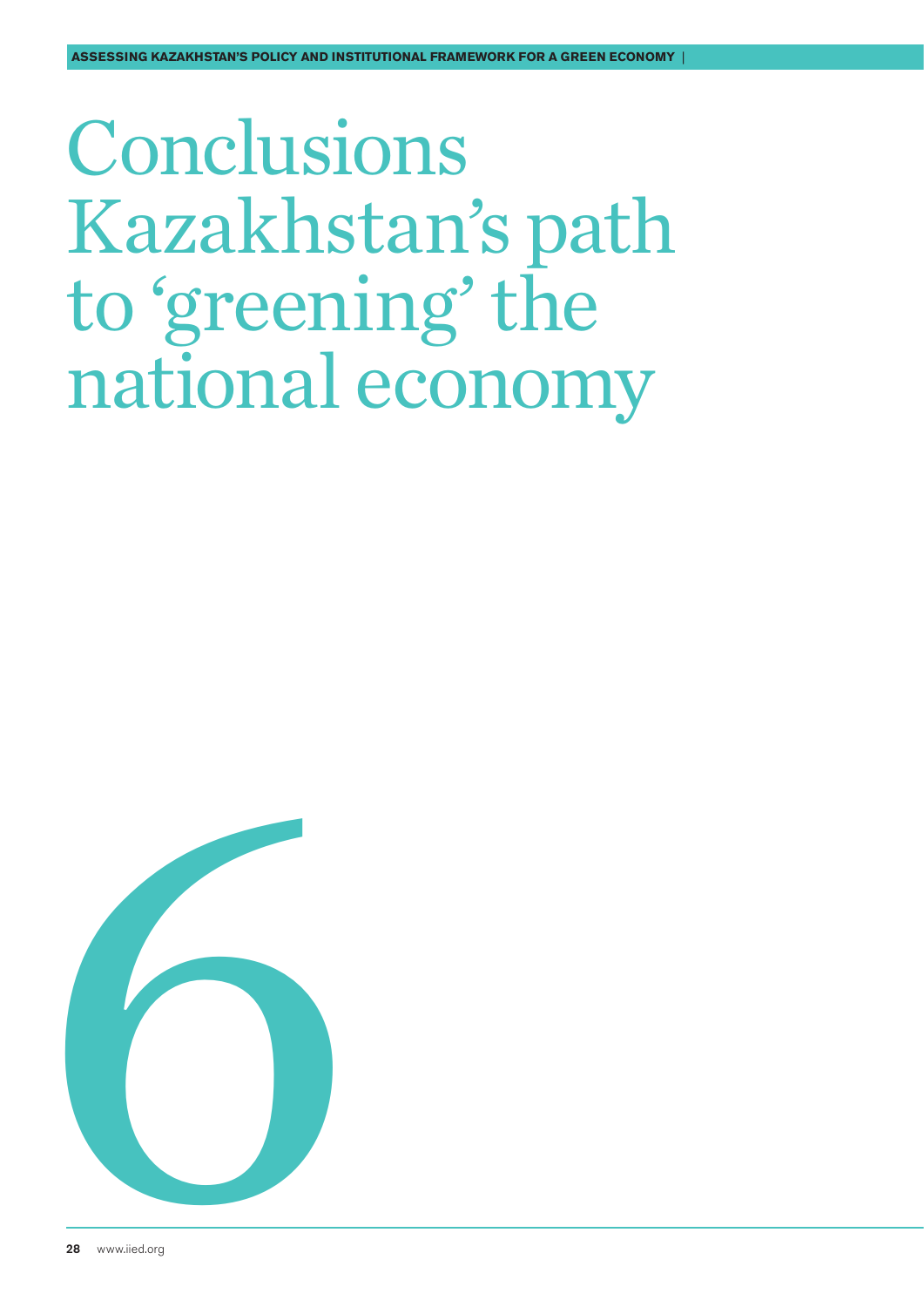The Ministry of Environment and Water Resources, in coordination with the Ministry of Economic Development, are tasked with the implementation of the Concept for transition to green economy adopted in May 2013. With McKinsey having been one of the influential developers of this Concept, using wellestablished cost curves to identify promising GHG abatement technologies, we can see a strong marketbased approach that will favor major energy investments and some of the biggest players.

However, Kazakhstan's path up to the Concept was also marked with many earlier experiments and unfinished initiatives, as well as some solid foundations that we have identified. We believe these should not be neglected in the process of developing and implementing a full green economy Strategy that works for Kazakhstan's society and environment. They point to other needs and solutions that suit smaller players, and to changes in the machinery of government that can 'mainstream' green economy principles across all economic activity as well as provide a support for the planned major investments. They also point to a wider range of environmental opportunities and limits than GHG abatement. Nonetheless, effective implementation of the GE Concept will need to prioritise a few concrete economic and legislative wins to ensure its viability.

Ten key recommendations therefore emerge from our analysis:

- 1. *Implementation of the new GE Concept needs a clear focus:* 2–3 thematic areas where breakthroughs are most realistic and progress matches with the demands and interests of many stakeholders. Our assessment is that these are renewable energy sources (RES), energy efficiency, water governance, and waste management.
- 2. *The viability of the proposed investment mechanisms will need to be carefully assessed*. Adoption of financial investment mechanisms suitable for the above themes is essential if the Concept is to take off. Investment mechanisms also indicate the ideological underpinnings of the Concept. Typically, each option will present gains and losses to specific constituencies and segments of the population. In the longterm, an inclusive approach is needed even if, in the short term, practical implementation considerations suggest the need to focus on major players.
- 3. *A coherent set of mainstreaming measures should be considered.* Options include a multistakeholder forum for a green economy, green screening of public expenditure, green accounting, and environmental fiscal reform. These kinds of mechanisms provide the foundations for a widescale shift to green economy – an essential complement to a focus on a few major investments. This institutional foundation will require a comprehensive discussion across government, industry and CSOs.
- 4. *An inter-agency green economy coordinating body is required with a sufficient regulatory mandate*. Options, such as a Council under the President or State Commission, will need to be able to enforce at least a few key measures to ensure the policy breakthroughs necessary to 'green' the Kazakhstan development path. This body will need to signal a clear and coherent intention of effective governance of public goods and environmental and social standards, and to define institutional roles for them. The Sustainable Development Council offers lessons, and maybe a basis. It will need to work well with NGOs, progressive academia and the teaching establishment in order to achieve mainstream changes.
- 5. *Special attention and resources need to be allocated to increasing institutional capacities and governance.* Given prevailing governance challenges (patterns of corruption, lack of accountability and effective public oversight), entrenched 'brown economy' behaviours, and insufficient capacities in public and state monitoring of programme implementation, attention is essential if green economy measures are to be equitable and avoid unintended damage.
- 6. *Environmental fiscal reform will require specialised inter-agency expertise.* With environmental assets increasingly scarce, and the distribution of environmental benefits, costs and risks biased towards richer groups, fiscal reform is warranted. It can also result in higher government revenues for resource rents. An initial task is to examine the current regime and make necessary changes.
- 7. *Subsidies and other incentives will need a thorough review*. Building on earlier OECD studies, examination of direct and hidden subsidies and tariffs in oil and gas, mining and agriculture should inform re-structuring and reform. Tariffs and subsidies should be restructured so that the economic signals are right for green growth. addressing social impacts as well as environmental, and integrating necessary social protection mechanisms and green re-investment.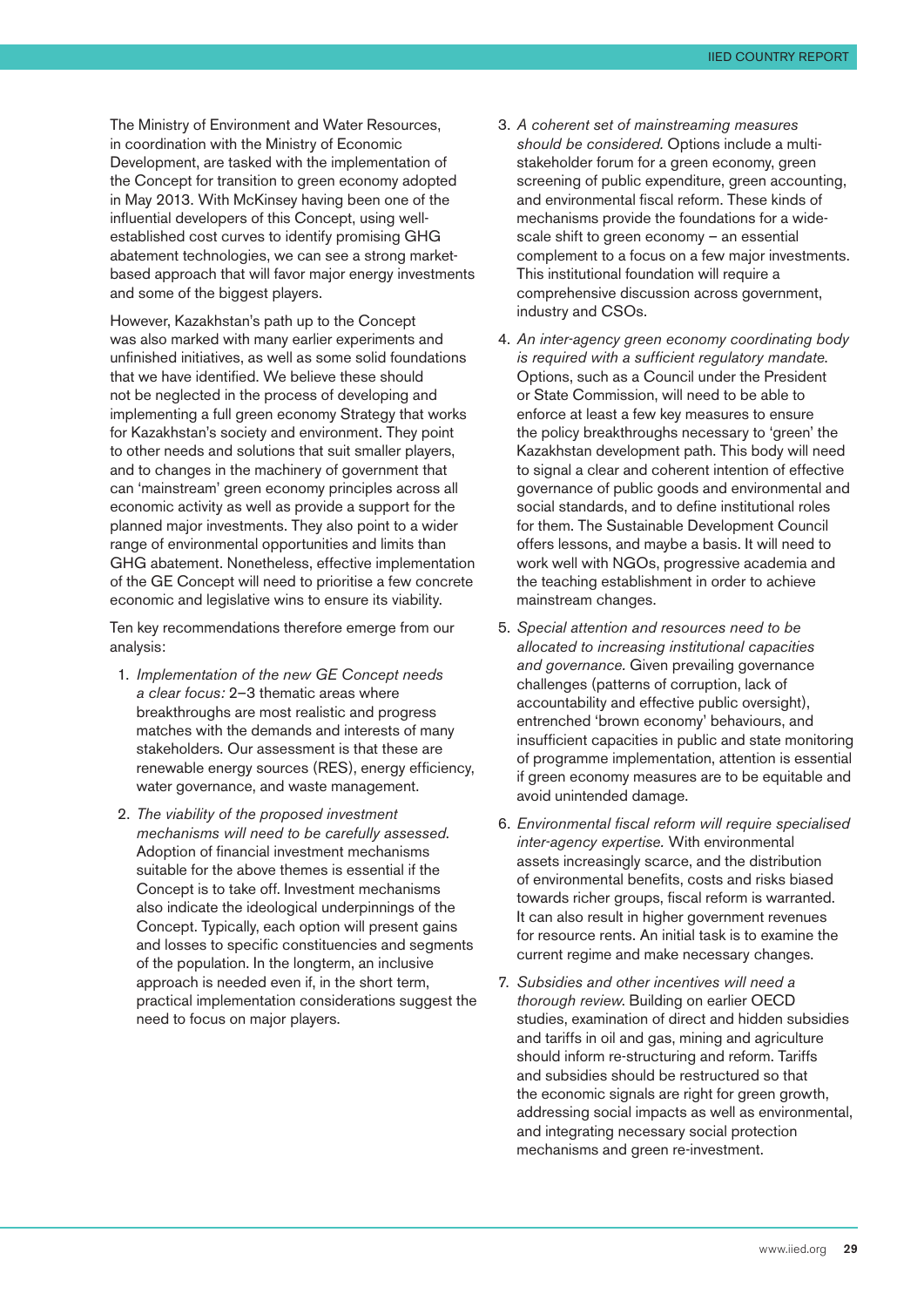- 8. *Ensure public finance accountability and oversight over new environmental programmes*. Steps include rolling out the new Law on Local Governance; building bridges across various constituencies to broaden outreach for GE initiatives; and integrating Extractive Industries Transparency Initiative (EITI) approaches into a wider range of economic activity
- 9. *Industry engagement and dialogue requires a step-by-step approach and needs to be strategic*. The types of policy breakthrough required for 'greening' the economy will likely encounter strong resistance from some industry lobbies. A strong business case needs to be developed in support of the Concept, presenting arguments and countermeasures to overcome potential barriers and make the transition smoother.
- 10. *A targeted communication strategy for stakeholder outreach needs to focus on achieving necessary policy breakthroughs in the short- to mid-term.* This would aim at attracting a good investment climate for renewables, energy efficiency, water and waste management. Relevant government, industry and non-governmental stakeholders will need to be 'mapped' for their respective interest, capabilities and influence, and prioritised.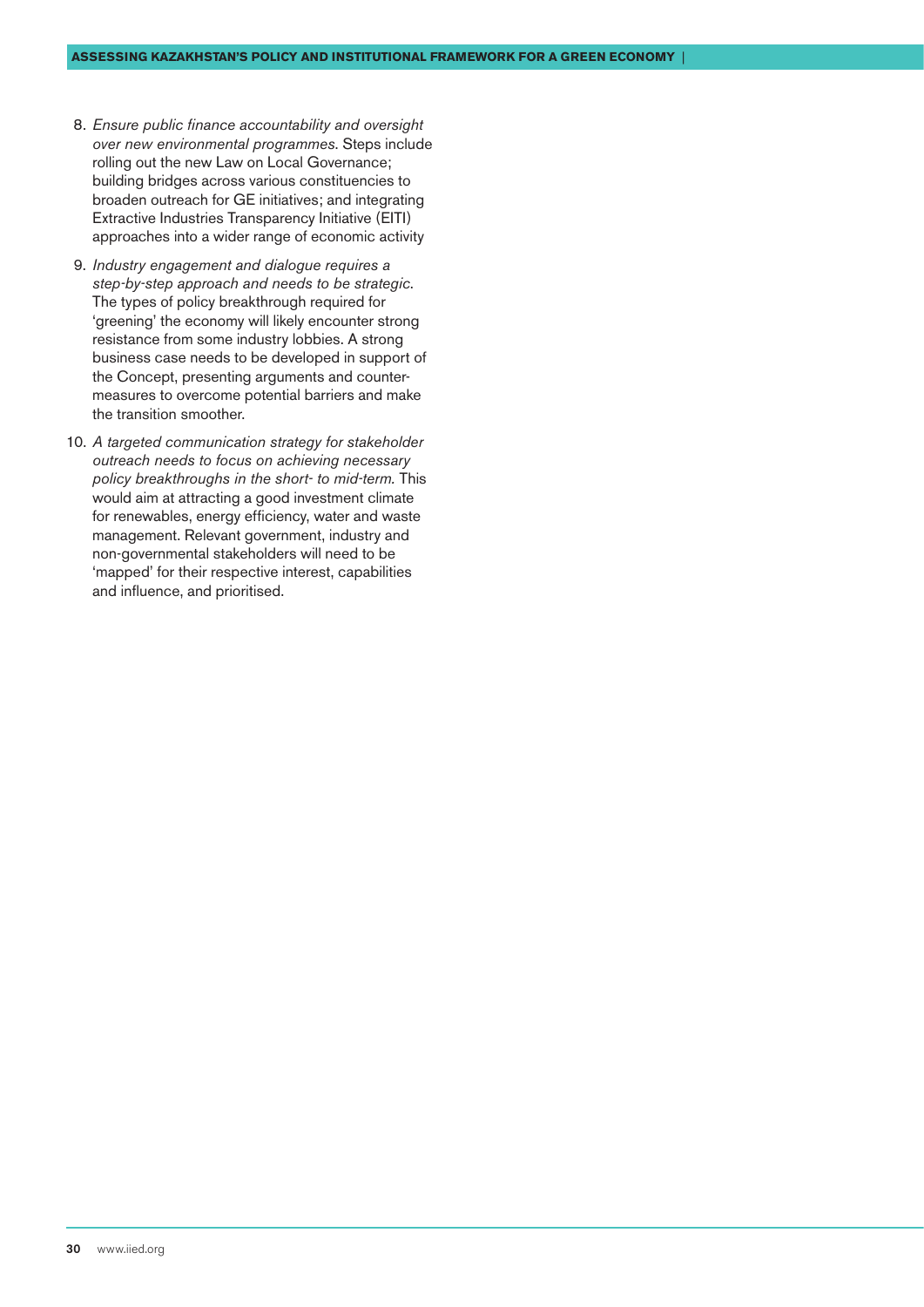## References

Draft concept for the Sustainable Energy Strategy for Kazakhstan till 2050, prepared by the team of experts for the government of Kazakhstan – available at:

[http://2013.astanaforum.org/wp-content/](http://2013.astanaforum.org/wp-content/uploads/2013/01/<041F><0440><043E><0435><043A><0442>-<043A><043E><043D><0446><0435><043F><0446><0438><0438>-<0421><0442><0440><0430><0442><0435><0433><0438><0438>-<0443><0441><0442><043E><0439><0447><0438><0432><043E><0439>-<044D><043D><0435><0440><0433><0435><0442><0438><043A><0438>-<041A><0430><0437><0430><0445><0441><0442><0430><043D><0430>-<0434><043E>-2050-<0433><043E><0434><0430>.pptx) uploads/2013/01/[Проект-концепции-Стратегии](http://2013.astanaforum.org/wp-content/uploads/2013/01/<041F><0440><043E><0435><043A><0442>-<043A><043E><043D><0446><0435><043F><0446><0438><0438>-<0421><0442><0440><0430><0442><0435><0433><0438><0438>-<0443><0441><0442><043E><0439><0447><0438><0432><043E><0439>-<044D><043D><0435><0440><0433><0435><0442><0438><043A><0438>-<041A><0430><0437><0430><0445><0441><0442><0430><043D><0430>-<0434><043E>-2050-<0433><043E><0434><0430>.pptx)[устойчивой-энергетики-Казахстана-до](http://2013.astanaforum.org/wp-content/uploads/2013/01/<041F><0440><043E><0435><043A><0442>-<043A><043E><043D><0446><0435><043F><0446><0438><0438>-<0421><0442><0440><0430><0442><0435><0433><0438><0438>-<0443><0441><0442><043E><0439><0447><0438><0432><043E><0439>-<044D><043D><0435><0440><0433><0435><0442><0438><043A><0438>-<041A><0430><0437><0430><0445><0441><0442><0430><043D><0430>-<0434><043E>-2050-<0433><043E><0434><0430>.pptx)-2050-года. [pptx](http://2013.astanaforum.org/wp-content/uploads/2013/01/<041F><0440><043E><0435><043A><0442>-<043A><043E><043D><0446><0435><043F><0446><0438><0438>-<0421><0442><0440><0430><0442><0435><0433><0438><0438>-<0443><0441><0442><043E><0439><0447><0438><0432><043E><0439>-<044D><043D><0435><0440><0433><0435><0442><0438><043A><0438>-<041A><0430><0437><0430><0445><0441><0442><0430><043D><0430>-<0434><043E>-2050-<0433><043E><0434><0430>.pptx)

Green Economy Coalition 2012. Trends in Green Economy. Internal draft.

Gerasimchuk, I. 2012. Fossil Fuels - At What Cost? Government support for upstream oil and gas activities in Russia. WWF-Russia and IISD.

GGGI 2012. Kazakhstan National Green Growth Plan Final Report. November 2012.

GRID-Arendal/CEP 2011. State of Environment-Caspian Sea.

Green Economy Coalition 2012. The Green Economy Pocketbook

Green Economy Coalition 2012a. Surveying the 'green economy' landscape post Rio+20

MEWR 2013. Draft Strategy on Kazakhstan's transition to green economy. Ministry of Environment Protection. May 2013.

MEWR 2013. Draft Action Plan to the Concept on Kazakhstan's transition to green economy. Ministry of Environment Protection. July 2013.

OECD 2013. Putting green growth at the heart of development, OECD Green Growth Studies.

OECD 2012. Green Growth and Environmental Governance in Eastern Europe, Caucasus and Central Asia. *OECD Green Growth Papers #2012/02.*

OSCE 2012. Assessment and Development of Strategic Structure of Environment-oriented Economy for Kazakhstan. May 2012.

Ospanova, S., Ahmadov, I. and Wilson, E. 2013. EITI and Sustainable Development: lessons and new challenges for the Caspian region. IIED. London.

Pembina Institute 2013. Renewable energy opportunities in the oil and gas sector.

UNDP 2012. Low-Carbon development strategy (draft)

UNDP 2007. Water resources management in Kazakhstan. IWRM project papers.

UNDP 2011. Sustainability and Equity: A better future for all. *Human Development Report.*

UNDP, MEWR 2009. Republic of Kazakhstan Second National Communication to the Conference of the Parties of the UNFCCC.

UNDP, MEWR 2013. Republic of Kazakhstan Third National Communication to the UNFCCC.

USAID 2006. Kazakhstan Regional Disparities: Economic performance by oblast. CAS project. Prepared by Nathan Associates Inc.

World Bank 2004. Water-energy nexus in Central Asia: improving regional cooperation in the Syr-Darya Basin.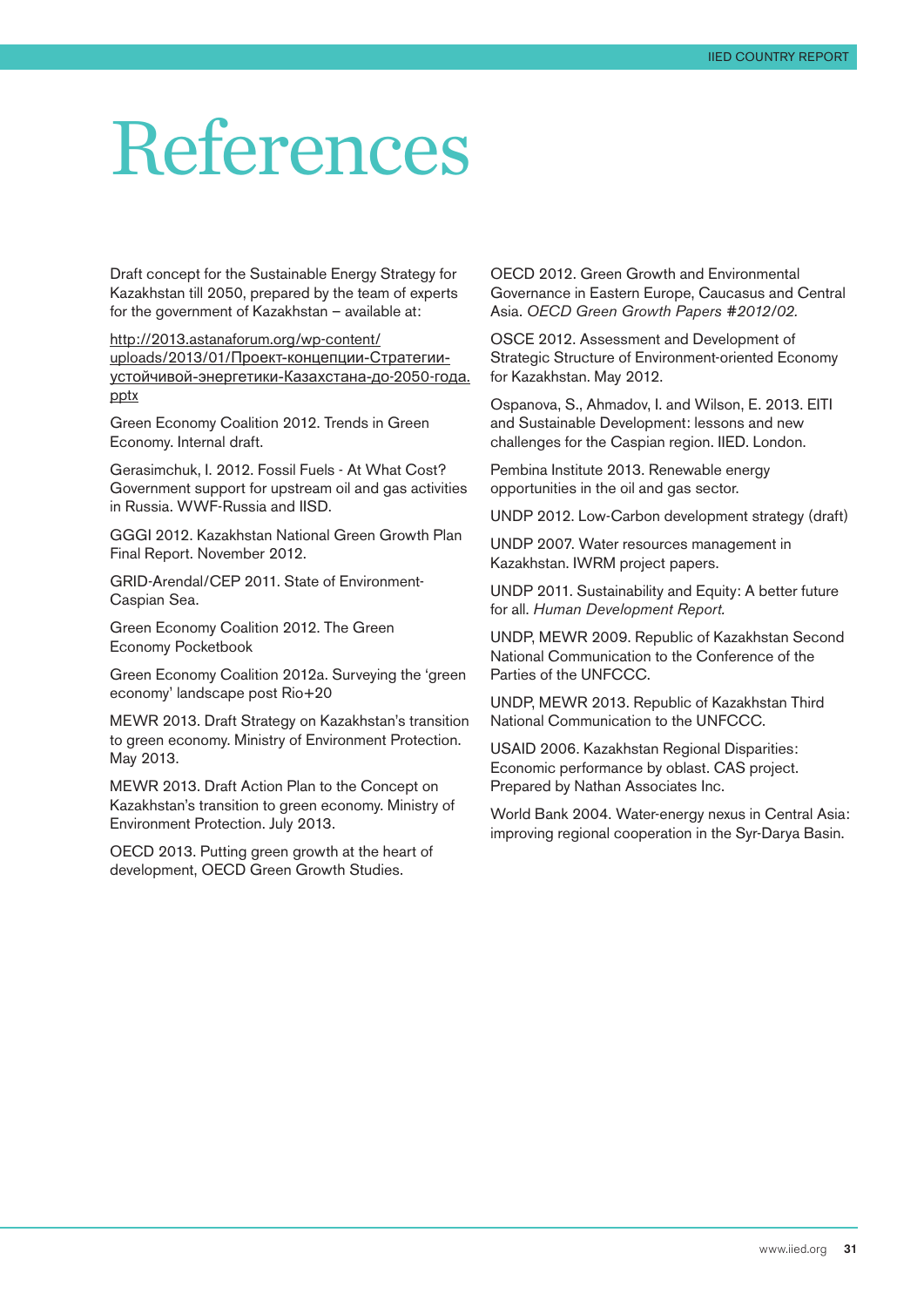# <span id="page-31-0"></span>List of Acronyms

| CAREC         | Central Asia Regional Environmental Center                                 |
|---------------|----------------------------------------------------------------------------|
| <b>CSD</b>    | Council on Sustainable Development                                         |
| EBRD          | European Bank for Reconstruction and Development                           |
| EIA.          | Environmental Impact Assessment                                            |
| <b>EITI</b>   | Extractive Industries Transparency Initiative                              |
| <b>ETS</b>    | <b>Emissions Trading Scheme</b>                                            |
| EU            | Green Economy Coalition                                                    |
| FDI           | Foreign Direct Investment                                                  |
| GBP           | Green Bridge Partnership                                                   |
| GDP           | <b>Gross Domestic Product</b>                                              |
| GG            | European Union                                                             |
| GE            | Green Economy                                                              |
| GEC           | Green Economy Coalition                                                    |
| <b>GEF</b>    | Global Environmental Fund                                                  |
| GG            | Green Growth                                                               |
| GGGI          | Global Green Growth Institute (South Korea)                                |
| GHGs          | Greenhouse gas emissions                                                   |
| GoK           | Government of Kazakhstan                                                   |
| HDR.          | Human Development Report                                                   |
| <b>IIED</b>   | International Institute for Environment and Development                    |
| <b>IISD</b>   | International Institute on Sustainable Development                         |
| KIOGE         | Kazakhstan International Oil and Gas Exhibition (and conference)           |
| KNGGP         | Kazakhstan National Green Growth Plan                                      |
| KZT           | Kazakhstan Tenge (national currency)                                       |
| MEP           | Ministry of Environmental Protection                                       |
| <b>MEWR</b>   | Ministry of Environment and Water Resources                                |
| MINT          | Ministry of Industry and New Technologies                                  |
| MOG           | Ministry of Oil and Gas                                                    |
| NGO           | Non-governmental organization                                              |
| OECD          | Organization of European Cooperation and Development                       |
| <b>OSCE</b>   | Organization for Security and Cooperation in Europe                        |
| PEER          | Public Environmental Expenditures Review                                   |
| <b>PES</b>    | Payments for ecosystem services                                            |
| <b>PPP</b>    | Public-private partnership                                                 |
| <b>RES</b>    | Renewable Energy Sources                                                   |
| <b>SD</b>     | Sustainable Development                                                    |
| <b>SEA</b>    | Strategic Environmental Assessment                                         |
| <b>SIA</b>    | Social Impact Assessment                                                   |
| <b>SMEs</b>   | Small and Medium Enterprises                                               |
| <b>UNDP</b>   | United Nations Development Programme                                       |
| <b>UNECE</b>  | United Nations Economic Commission for Europe                              |
| UNEP          | United Nations Environment Programme                                       |
| UN ESCAP      | United Nations Economic and Social Commission for the Asian-Pacific Region |
| <b>UNFCCC</b> | United Nations Framework Convention on Climate Change                      |
| WB.           | World Bank                                                                 |
| <b>WWF</b>    | World Wildlife Fund                                                        |
|               |                                                                            |